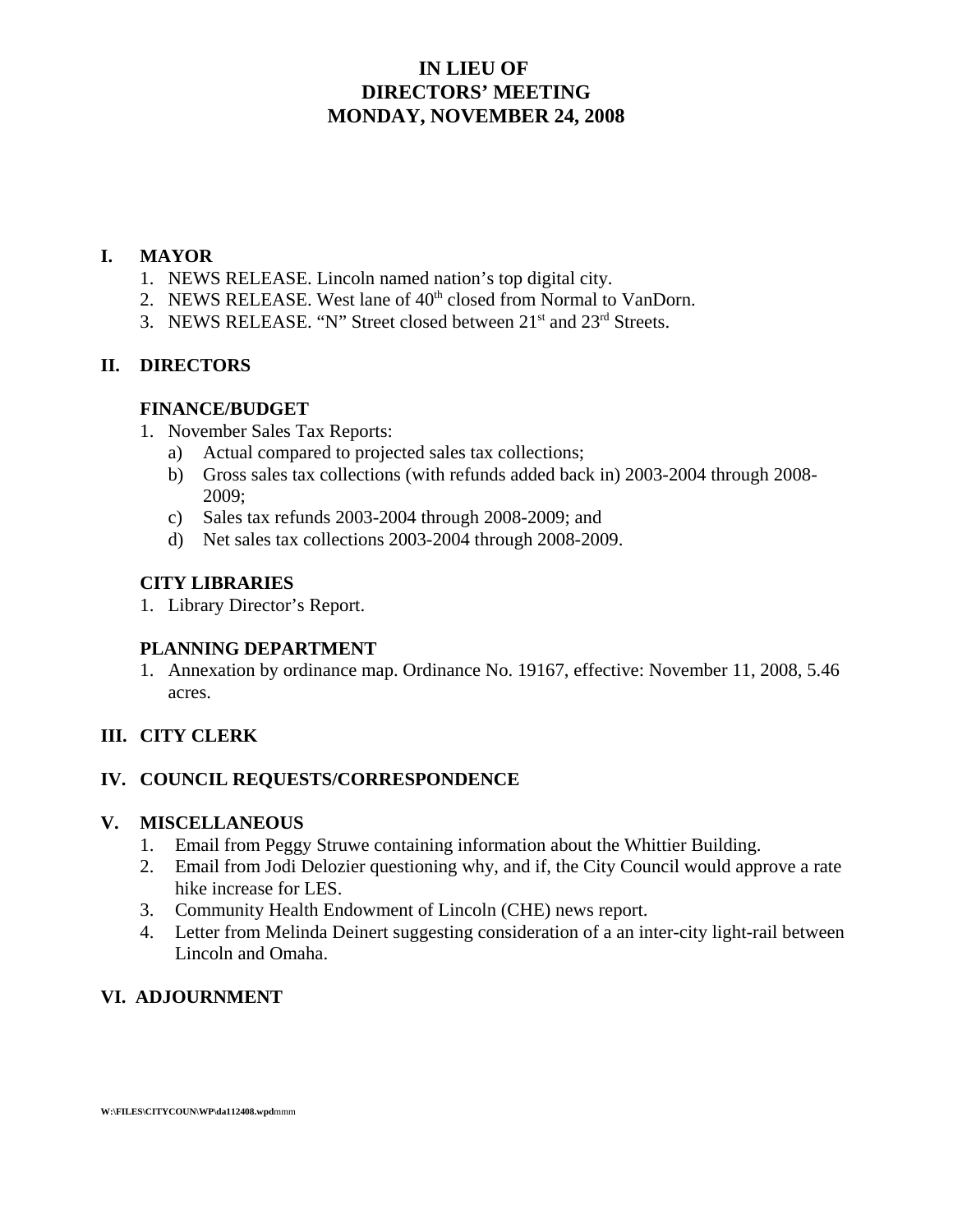



**MAYOR CHRIS BEUTLER** 

lincoln.ne.gov

#### **OFFICE OF THE MAYOR**

555 South 10th Street, Lincoln, NE 68508, 441-7511, fax 441-7120

#### **FOR IMMEDIATE RELEASE:** November 17, 2008 **FOR MORE INFORMATION:** Diane Gonzolas, Citizen Information Center, 441-7831

# **LINCOLN NAMED NATION'S TOP DIGITAL CITY**

*Web site celebrates 13th anniversary ranked number one for comparable cities*

For the second year in a row, the City of Lincoln has been named the top "digital city" in the nation by the Center for Digital Government, a national research and advisory institute. Lincoln ranked first among cities with populations from 125,000 to 250,000. It is the seventh time in eight years that Lincoln has finished in the top ten.

City Finance Director Don Herz will accept the award on behalf of the City at **9 a.m. Tuesday** at the annual **Nebraska Digital Summit** at the **Embassy Suites.** Interlinc, the City-County Web site (lincoln.ne.gov and lancaster.ne.gov), marks its 13th anniversary next month. The site averages about 20,000 electronic visits site each day, and 10 million page hits per month.

"Lincoln continues to be on the cutting edge in using technology to improve the delivery of City services," said Mayor Chris Beutler. "When citizens use the electronic services we offer, they help us make the City more efficient. Because of the outstanding job the Information Services Division has done in maintaining and increasing online services, our City Hall is now open virtually 24 hours a day."

Citizens can use the City-County Web site to reserve golf tee times, buy season swimming pool passes, renew pet licenses, buy Husker parking, reload parking garage cards, conduct local criminal history checks and pay water bills and parking tickets. Lancaster County offers the ability to pay property taxes online, however, a credit card fee is required.

"In addition to launching new online services every year, all of the City's e-pay services offer an option to pay with no convenience fees added," said Doug Thomas, Information Services Division Manager. "This is unusual, as most cities require a fee for making Internet payments."

"This year's winners reflect that even with budgetary challenges, cities are placing a high value on citizen engagement and improved services," said Cathilea Robinett, executive director for the Center for Digital Government. "Cities are incorporating newer technologies such as Webcasting, podcasts and blogs while continuing to use IT to enhance delivery options for citizens and businesses."

**- more -**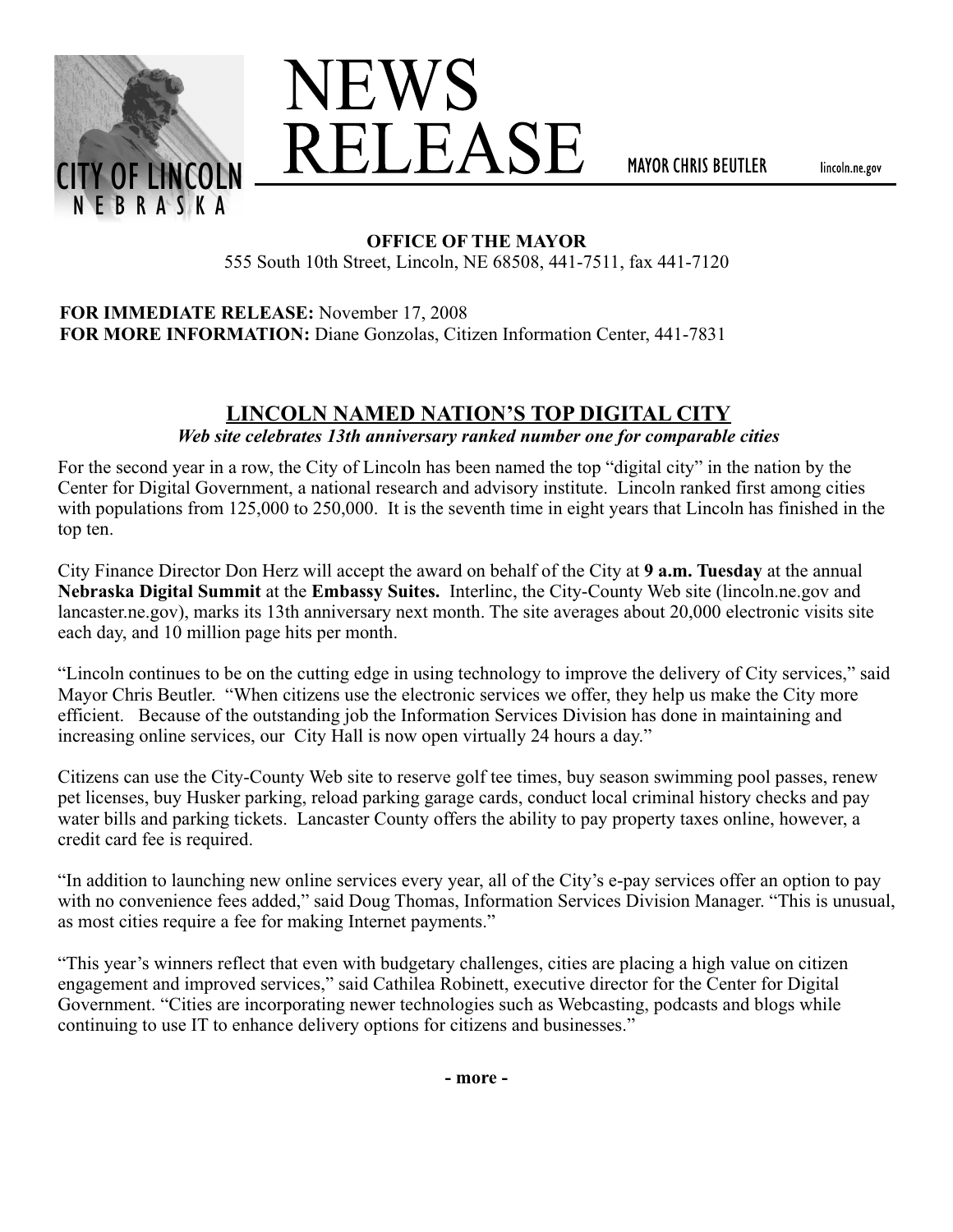**Top Digital City November 17, 2008 Page Two**

More than 300 cities participate in the annual study that assesses how local governments use information technology to streamline operations and deliver services. The study focused on the implementation of online services, planning, governance, infrastructure and architecture. More information on the Center for Digital Government is available at www.centerdigitalgov.com.

- 30 -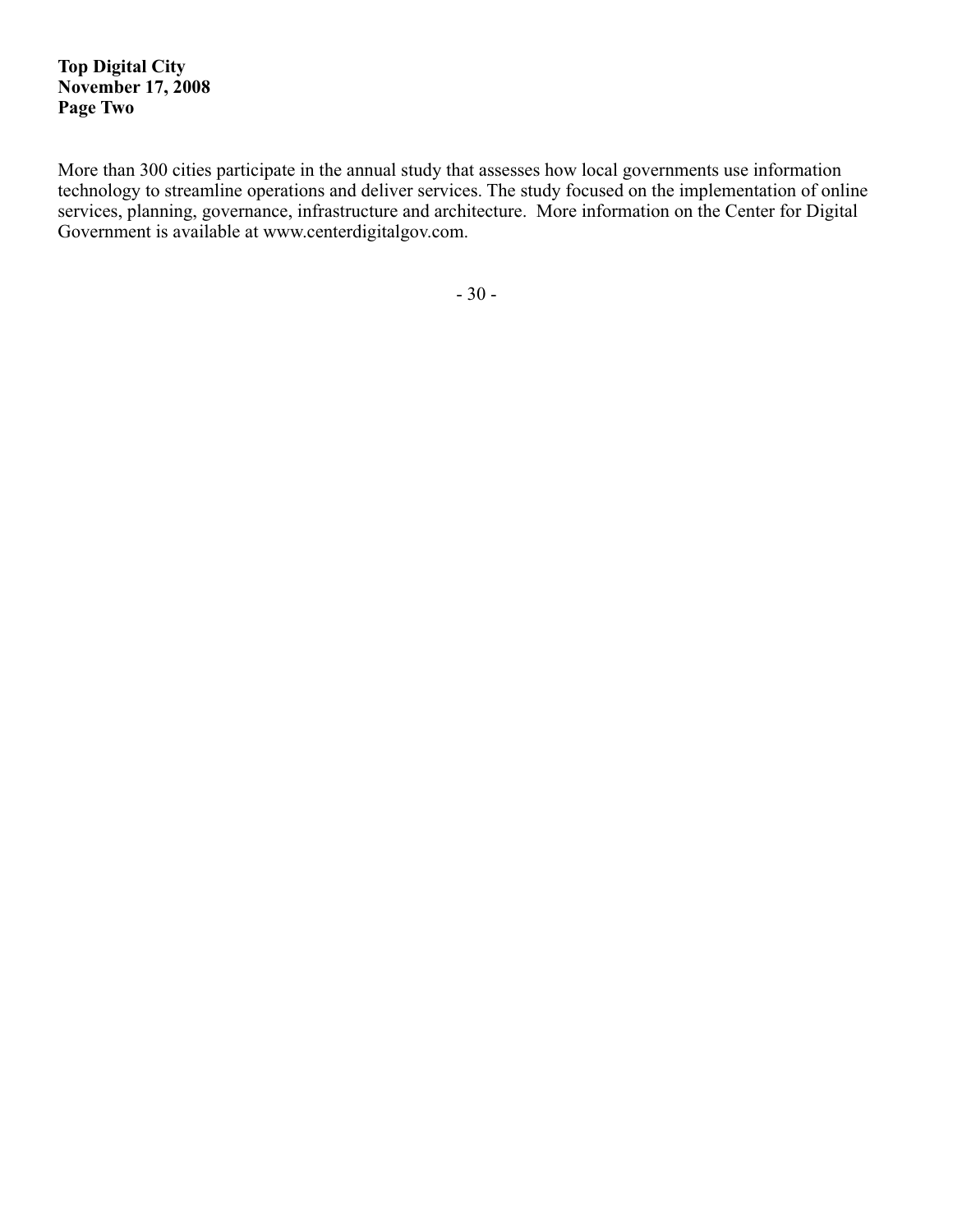



**MAYOR CHRIS BEUTLER** 

lincoln.ne.gov

#### **PUBLIC WORKS AND UTILITIES DEPARTMENT**

Engineering Services, 531 Westgate Blvd., Lincoln, NE 68508, 441-7701, fax 441-8194

**FOR IMMEDIATE RELEASE:** November 20, 2008 **FOR MORE INFORMATION:** Shane Dostal, Engineering Services, 525-7852

## **WEST LANE OF 40TH CLOSED FROM NORMAL TO VAN DORN**

The southbound (west) lane of S. 40th Street from Normal to Van Dorn is closed due to a water main break. The break occurred about 7:45 this morning in the roadway on the southwest corner of 40th and Normal. The lane is expected to be closed through the weekend. Motorists are advised to use S. 48th St. as an alternate route.

- 30 -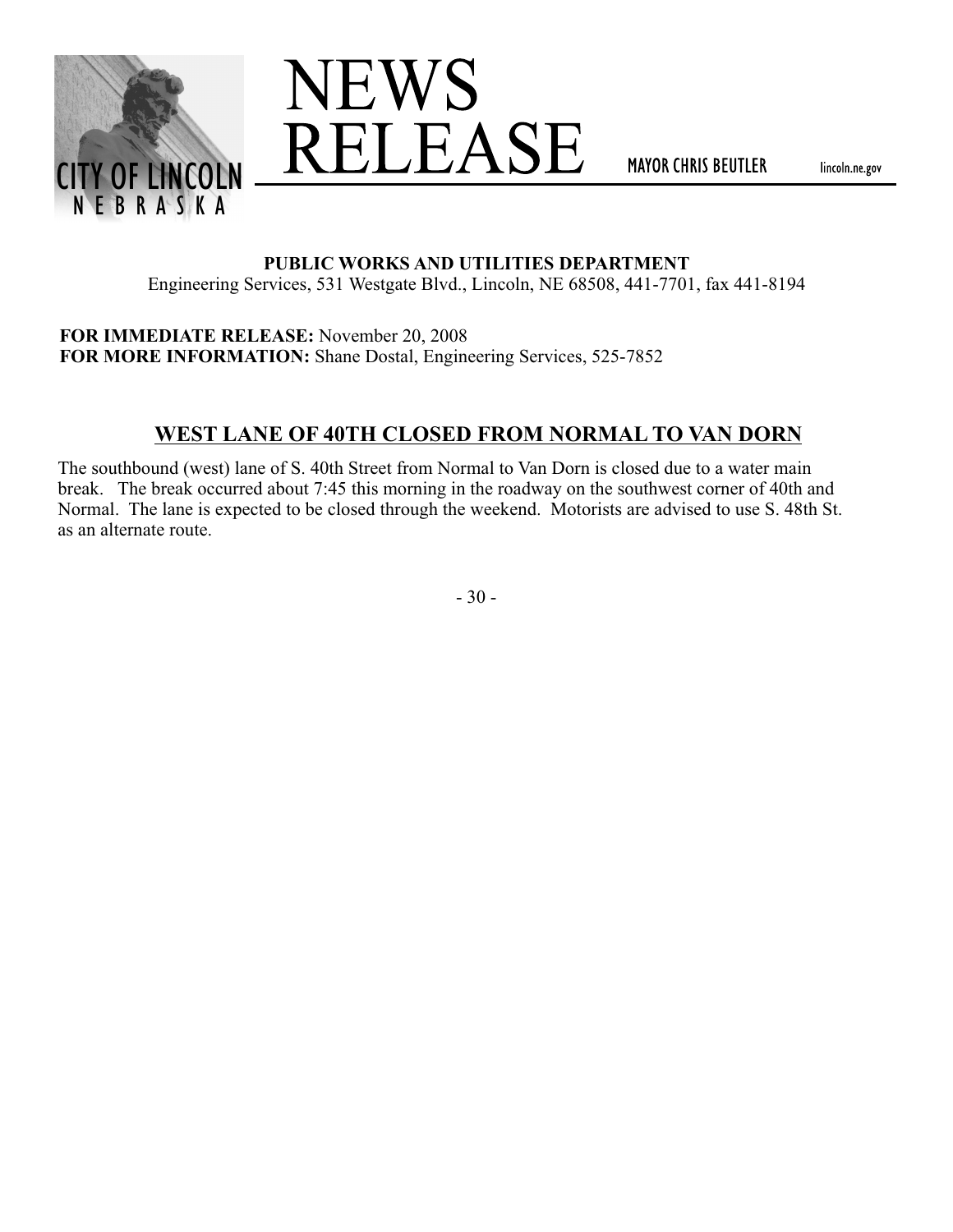



**MAYOR CHRIS BEUTLER** 

lincoln.ne.gov

#### **PUBLIC WORKS AND UTILITIES DEPARTMENT**

Engineering Services, 531 Westgate Blvd., Lincoln, NE 68508, 441-7701, fax 441-8194

**FOR IMMEDIATE RELEASE:** November 20, 2008 **FOR MORE INFORMATION:** Kris Humphrey, Public Works and Utilities, 441-7711

## **"N" STREET CLOSED BETWEEN 21ST AND 23RD STREETS**

"N" Street between 21st and 23rd streets is closed for Antelope Valley Project channel construction, bridge work and utility work. It is expected to remain closed to through traffic until summer 2009.

"J" Street from Capitol Parkway to 24th Street also is closed for Antelope Valley bridge construction and is scheduled to reopen November 26, weather permitting. Until then, there are no through streets across Antelope Creek between "O" and Randolph streets. Pedestrians are able to cross Antelope Creek via the pedestrian bridge north of "J" Street near Lewis Fields.

A short section of 21st Street at "N" Street also is closed for utility work and is scheduled to reopen in late December, weather permitting. Access to the People's City Mission Distribution Center is available on 21st Street south of "N" Street.

- 30 -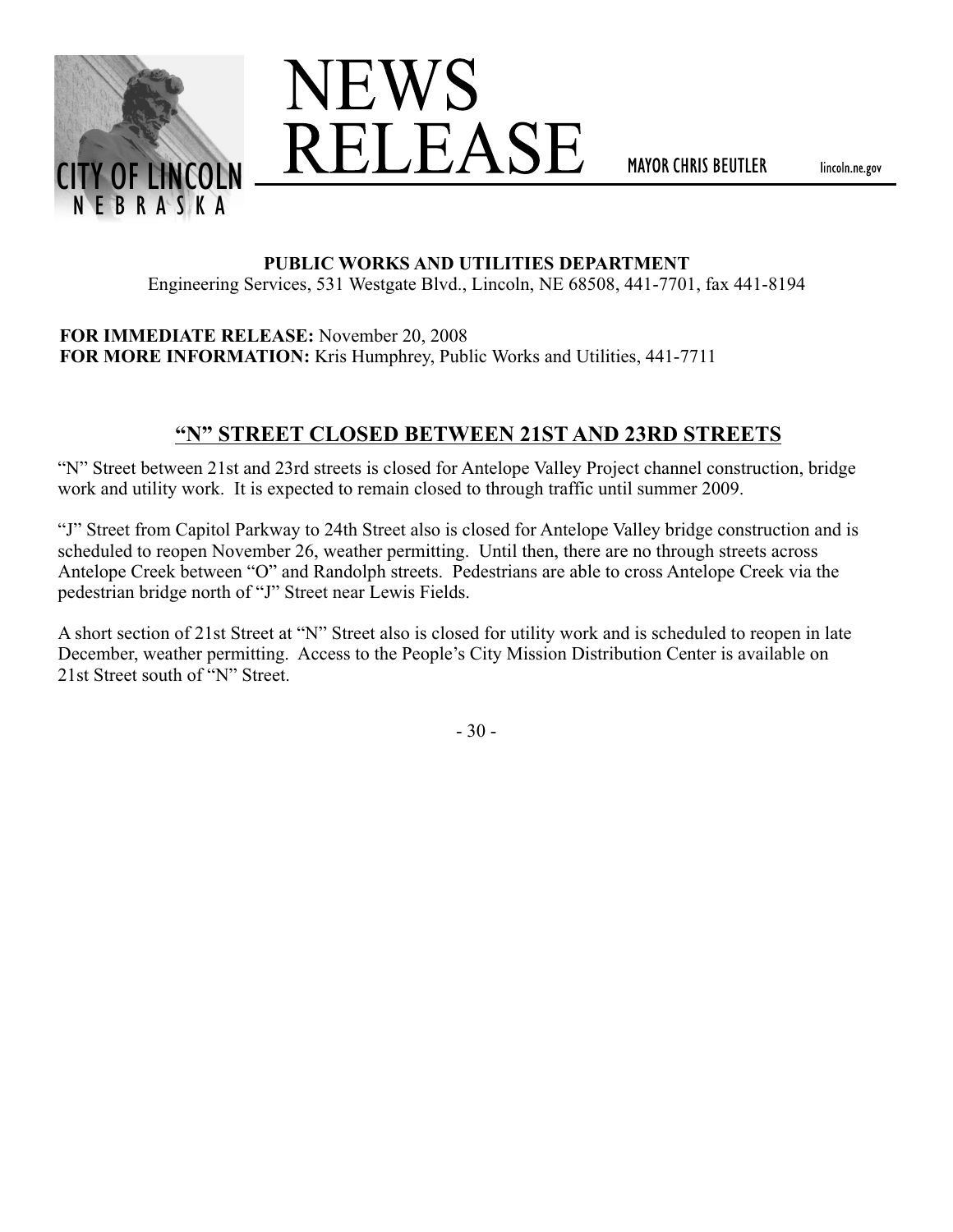|                 | 2008-09<br><b>PROJECTED</b> | 2008-09<br><b>ACTUAL</b> | <b>VARIANCE</b><br><b>FROM</b><br><b>PROJECTED</b> | <b>\$ CHANGE</b><br>FR. 07-08 | % CHANGE<br>FR. 07-08 |
|-----------------|-----------------------------|--------------------------|----------------------------------------------------|-------------------------------|-----------------------|
| SEPTEMBER       | \$4,648,330                 | \$4,377,476              | $(\$270,854)$                                      | (\$144,262)                   | $-3.19\%$             |
| <b>OCTOBER</b>  | \$4,842,011                 | \$4,736,074              | (\$105,937)                                        | $(\$237,187)$                 | $-4.77\%$             |
| <b>NOVEMBER</b> | \$4,836,314                 | \$4,851,237              | \$14,923                                           | \$191,378                     | 4.11%                 |
| <b>DECEMBER</b> | \$4,534,401                 |                          |                                                    |                               |                       |
| <b>JANUARY</b>  | \$4,654,027                 |                          |                                                    |                               |                       |
| <b>FEBRUARY</b> | \$5,930,039                 |                          |                                                    |                               |                       |
| <b>MARCH</b>    | \$4,312,238                 |                          |                                                    |                               |                       |
| <b>APRIL</b>    | \$4,101,468                 |                          |                                                    |                               |                       |
| MAY             | \$4,785,046                 |                          |                                                    |                               |                       |
| <b>JUNE</b>     | \$4,631,241                 |                          |                                                    |                               |                       |
| <b>JULY</b>     | \$4,699,599                 |                          |                                                    |                               |                       |
| <b>AUGUST</b>   | \$4,990,120                 |                          |                                                    |                               |                       |
| <b>TOTAL</b>    | \$56.964.834                | \$13,964,788             | $(\$361,867)$                                      | (\$190,071)                   | $-3.81\%$             |

#### **Actual Compared to Projected Sales Tax Collections**

Actual collections through November are 2.53% below projections for the year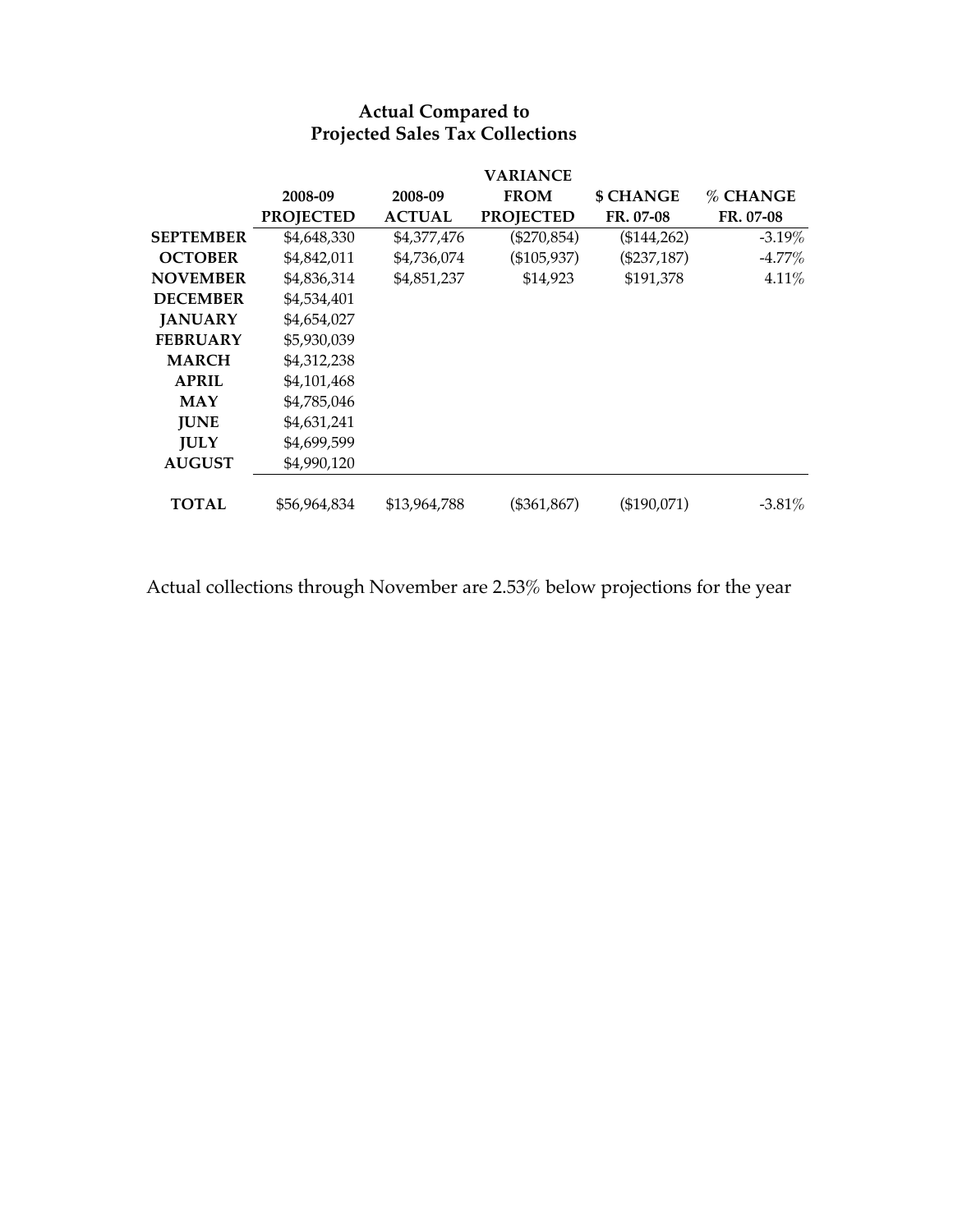### **CITY OF LINCOLN GROSS SALES TAX COLLECTIONS (WITH REFUNDS ADDED BACK IN) 2003-2004 THROUGH 2008-2009**

|                  |                            |                            |                            |                            | % CHG.                          |                            | % CHG.                   |                            | % CHG.                   |
|------------------|----------------------------|----------------------------|----------------------------|----------------------------|---------------------------------|----------------------------|--------------------------|----------------------------|--------------------------|
|                  | <b>ACTUAL</b><br>2003-2004 | <b>ACTUAL</b><br>2004-2005 | <b>ACTUAL</b><br>2005-2006 | <b>ACTUAL</b><br>2006-2007 | <b>FR. PRIOR</b><br><b>YEAR</b> | <b>ACTUAL</b><br>2007-2008 | FR. PRIOR<br><b>YEAR</b> | <b>ACTUAL</b><br>2008-2009 | FR. PRIOR<br><b>YEAR</b> |
| <b>SEPTEMBER</b> | \$4,453,875                | \$4,648,160                | \$4,630,210                | \$4,573,597                | $-1.22%$                        | \$4,612,020                | $0.84\%$                 | \$4,812,555                | 4.35%                    |
| <b>OCTOBER</b>   | \$4,670,587                | \$4,706,690                | \$4,823,369                | \$4,712,519                | $-2.30%$                        | \$5,052,950                | 7.22%                    | \$4,845,000                | $-4.12%$                 |
| <b>NOVEMBER</b>  | \$4,526,166                | \$4,687,792                | \$4,799,275                | \$4,658,480                | $-2.93%$                        | \$4,818,715                | 3.44%                    | \$4,937,998                | 2.48%                    |
| <b>DECEMBER</b>  | \$4,314,111                | \$4,500,338                | \$4,511,403                | \$4,445,761                | $-1.46%$                        | \$4,753,456                | 6.92%                    |                            |                          |
| <b>JANUARY</b>   | \$4,335,924                | \$4,264,010                | \$4,342,902                | \$4,554,634                | 4.88%                           | \$4,617,097                | 1.37%                    |                            |                          |
| <b>FEBRUARY</b>  | \$5,531,405                | \$6,086,841                | \$5,797,893                | \$5,993,653                | 3.38%                           | \$5,596,617                | $-6.62%$                 |                            |                          |
| <b>MARCH</b>     | \$3,980,041                | \$4,158,874                | \$4,247,908                | \$4,125,074                | $-2.89%$                        | \$4,421,405                | 7.18%                    |                            |                          |
| <b>APRIL</b>     | \$3,889,388                | \$4,097,988                | \$3,991,159                | \$4,018,709                | 0.69%                           | \$4,227,476                | 5.19%                    |                            |                          |
| <b>MAY</b>       | \$4,602,788                | \$4,730,317                | \$4,543,369                | \$4,895,921                | 7.76%                           | \$4,753,366                | $-2.91%$                 |                            |                          |
| <b>JUNE</b>      | \$4,599,245                | \$4,557,735                | \$4,539,614                | \$4,664,470                | 2.75%                           | \$4,859,251                | 4.18%                    |                            |                          |
| <b>JULY</b>      | \$4,391,257                | \$4,519,466                | \$4,655,061                | \$4,772,617                | 2.53%                           | \$4,983,976                | 4.43%                    |                            |                          |
| <b>AUGUST</b>    | \$4,893,438                | \$4,803,665                | \$4,991,723                | \$4,887,329                | $-2.09\%$                       | \$5,026,702                | 2.85%                    |                            |                          |
| <b>TOTAL</b>     | \$54,188,225               | \$55,761,877               | \$55,873,886               | \$56,302,764               | $0.77\%$                        | \$57,723,030               | 2.52%                    | \$14,595,552               | $0.77\%$                 |
|                  |                            |                            |                            |                            |                                 |                            |                          |                            | Year to date vs.         |

Page 1 previous year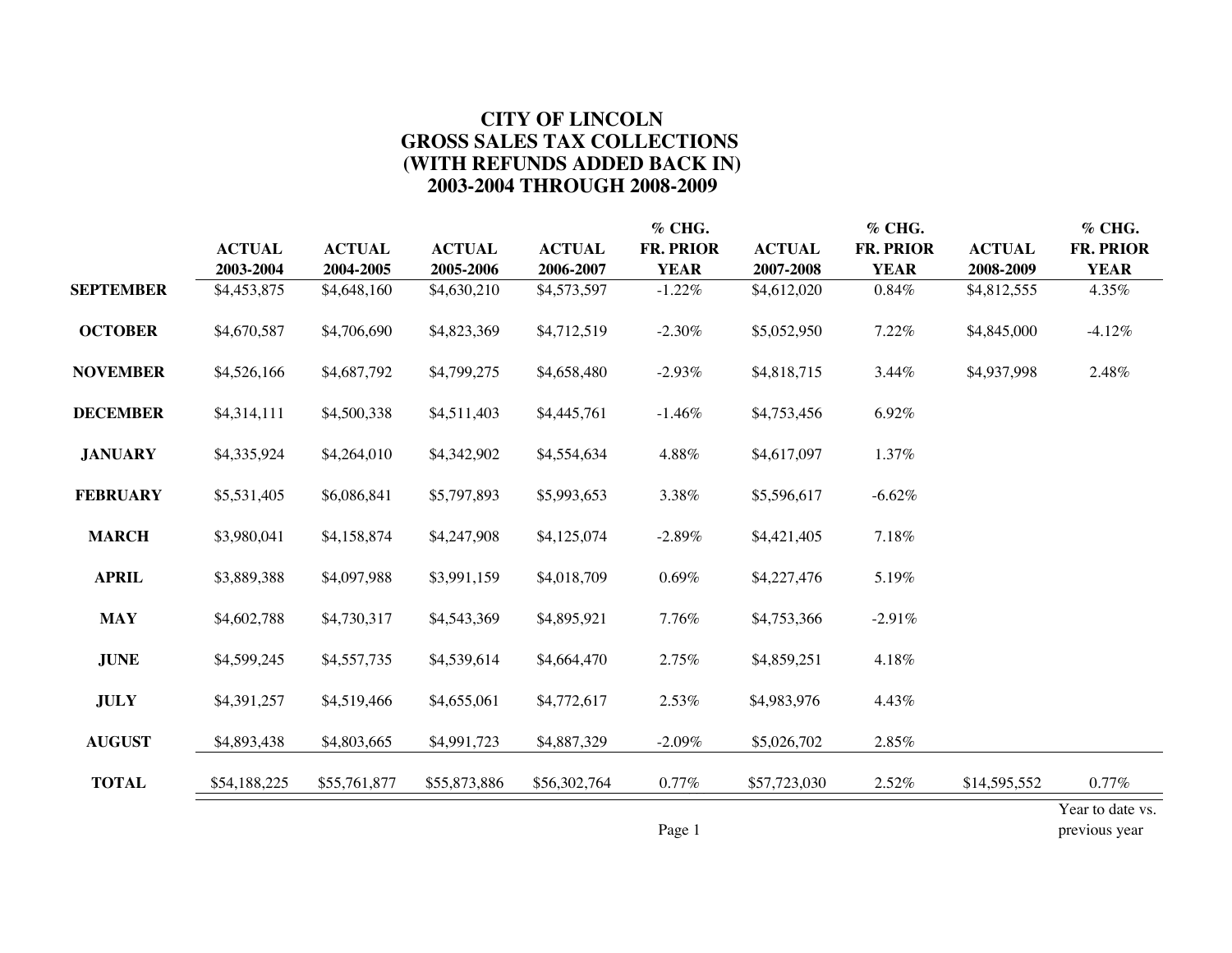## **CITY OF LINCOLN SALES TAX REFUNDS 2003-2004 THROUGH 2008-2009**

|                  |                 |               |               | % CHG.      |                 |               | % CHG.            |               | % CHG.            |
|------------------|-----------------|---------------|---------------|-------------|-----------------|---------------|-------------------|---------------|-------------------|
|                  | <b>ACTUAL</b>   | <b>ACTUAL</b> | <b>ACTUAL</b> | FR. PRIOR   | <b>ACTUAL</b>   | <b>ACTUAL</b> | <b>FROM PRIOR</b> | <b>ACTUAL</b> | <b>FROM PRIOR</b> |
|                  | 2003-2004       | 2004-2005     | 2005-2006     | <b>YEAR</b> | 2006-2007       | 2007-2008     | <b>YEAR</b>       | 2008-2009     | <b>YEAR</b>       |
| <b>SEPTEMBER</b> | $(\$69,997)$    | (\$135,858)   | $(\$80,882)$  | $-40.47\%$  | $(\$27,350)$    | $(\$90,282)$  | 230.10%           | $(\$435,079)$ | 381.91%           |
| <b>OCTOBER</b>   | (\$110,193)     | (\$165,219)   | $(\$358,866)$ | 117.21%     | (\$166,695)     | $(\$79,688)$  | $-52.19%$         | (\$108,925)   | 36.69%            |
| <b>NOVEMBER</b>  | $(\$219,454)$   | $(\$101,531)$ | (\$173,972)   | 71.35%      | $(\$3,881)$     | (\$158,855)   | 3993.08%          | $(\$86,760)$  | $-45.38\%$        |
| <b>DECEMBER</b>  | $(\$390,445)$   | $(\$325,510)$ | $(\$6,319)$   | $-98.06\%$  | (\$175,440)     | $(\$29,848)$  | $-82.99%$         | (\$150,038)   | 402.68%           |
| <b>JANUARY</b>   | $(\$59,315)$    | $(\$220,967)$ | $(\$269,713)$ | 22.06%      | $(\$84,287)$    | $(\$26,308)$  | $-68.79\%$        |               |                   |
| <b>FEBRUARY</b>  | $(\$323,218)$   | $(\$394,324)$ | $(\$73,395)$  | $-81.39\%$  | $(\$327,119)$   | $(\$489,939)$ | 49.77%            |               |                   |
| <b>MARCH</b>     | $(\$22,759)$    | $(\$99,240)$  | (\$165,869)   | 67.14%      | (\$133,574)     | $(\$325,269)$ | 143.51%           |               |                   |
| <b>APRIL</b>     | (\$199,018)     | $(\$69,900)$  | (\$196,682)   | 181.38%     | (\$130,611)     | (\$108,764)   | $-16.73\%$        |               |                   |
| <b>MAY</b>       | (\$155,787)     | (\$122, 283)  | (\$166,567)   | 36.21%      | $(\$381,653)$   | $(\$22,529)$  | $-94.10%$         |               |                   |
| <b>JUNE</b>      | (\$194,593)     | $(\$34,811)$  | (\$14,085)    | $-59.54%$   | (\$186,252)     | (\$136,308)   | $-26.82%$         |               |                   |
| <b>JULY</b>      | $(\$42,086)$    | (\$162,998)   | $(\$39,492)$  | $-75.77\%$  | (\$155,825)     | $(\$478,184)$ | 206.87%           |               |                   |
| <b>AUGUST</b>    | $(\$531,884)$   | (\$148,028)   | $(\$57,700)$  | $-61.02%$   | $(\$569,595)$   | $(\$43,759)$  | $-92.32%$         |               |                   |
| <b>TOTAL</b>     | $(\$2,318,751)$ | (\$1,980,668) | (\$1,603,541) | $-19.04%$   | $(\$2,342,280)$ | (\$1,989,734) | $-15.05%$         | $(*780,803)$  | 117.69%           |
|                  |                 |               |               |             |                 |               |                   |               | Year to date vs.  |

Page 2 previous year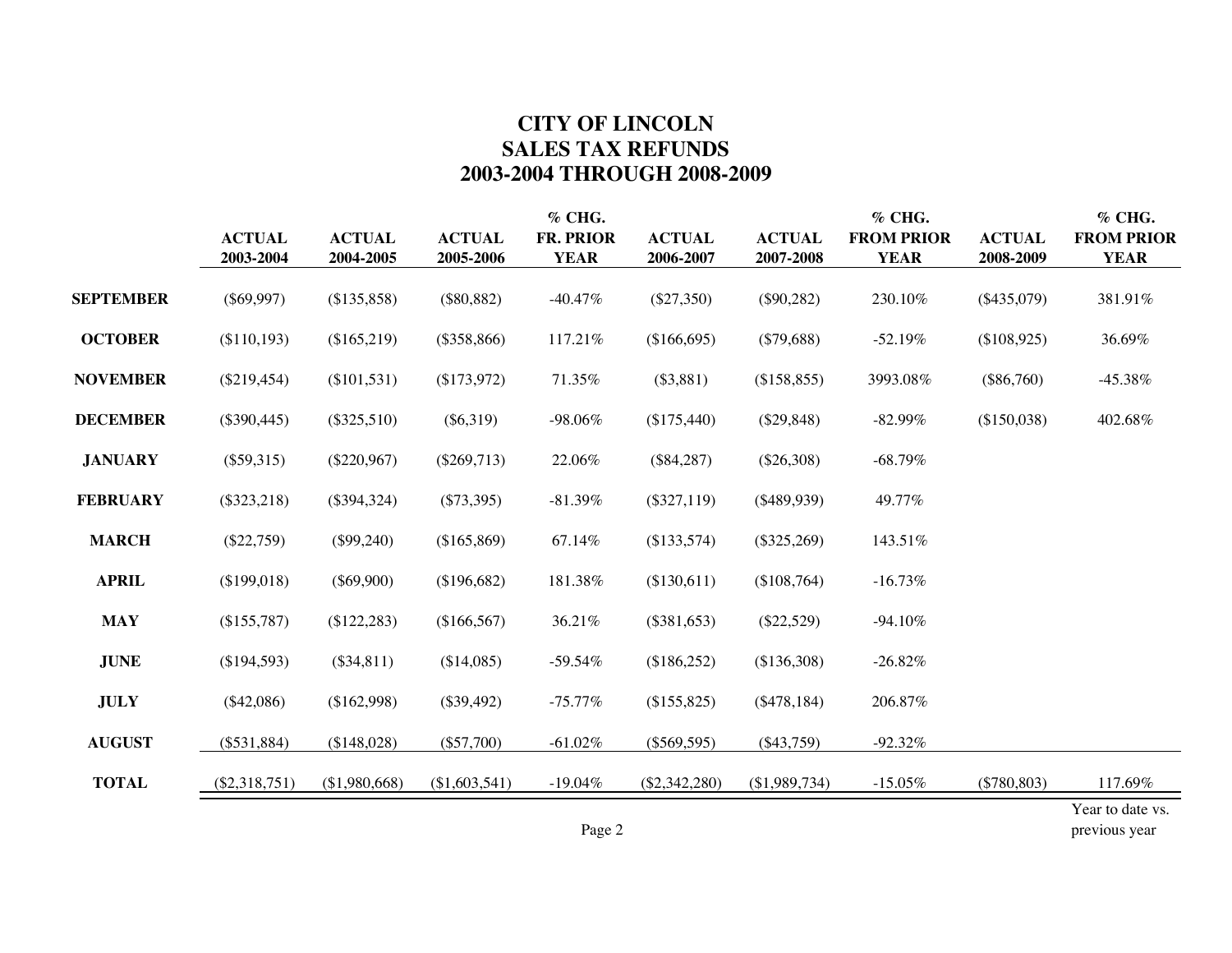### **CITY OF LINCOLN NET SALES TAX COLLECTIONS 2003-2004 THROUGH 2008-2009**

|                  |               |               |               |               |               | $%$ CHG.        |               | % CHG.           |
|------------------|---------------|---------------|---------------|---------------|---------------|-----------------|---------------|------------------|
|                  | <b>ACTUAL</b> | <b>ACTUAL</b> | <b>ACTUAL</b> | <b>ACTUAL</b> | <b>ACTUAL</b> | <b>FROM PR.</b> | <b>ACTUAL</b> | <b>FROM PR.</b>  |
|                  | 2003-2004     | 2004-2005     | 2005-2006     | 2006-2007     | 2007-2008     | <b>YEAR</b>     | 2008-2009     | <b>YEAR</b>      |
| <b>SEPTEMBER</b> | \$4,383,878   | \$4,512,303   | \$4,549,328   | \$4,546,247   | \$4,521,738   | $-0.54%$        | \$4,377,476   | $-3.19\%$        |
| <b>OCTOBER</b>   | \$4,560,394   | \$4,541,471   | \$4,464,503   | \$4,545,825   | \$4,973,261   | 9.40%           | \$4,736,074   | $-4.77\%$        |
| <b>NOVEMBER</b>  | \$4,306,712   | \$4,586,261   | \$4,625,303   | \$4,654,599   | \$4,659,859   | $0.11\%$        | \$4,851,237   | 4.11%            |
| <b>DECEMBER</b>  | \$3,923,666   | \$4,174,828   | \$4,505,085   | \$4,270,321   | \$4,723,609   | 10.61%          |               |                  |
| <b>JANUARY</b>   | \$4,276,609   | \$4,043,044   | \$4,073,189   | \$4,470,347   | \$4,590,789   | 2.69%           |               |                  |
| <b>FEBRUARY</b>  | \$5,208,187   | \$5,692,517   | \$5,724,498   | \$5,666,534   | \$5,106,677   | $-9.88%$        |               |                  |
| <b>MARCH</b>     | \$3,957,283   | \$4,059,634   | \$4,082,038   | \$3,991,501   | \$4,096,136   | 2.62%           |               |                  |
| <b>APRIL</b>     | \$3,690,371   | \$4,028,088   | \$3,794,477   | \$3,888,098   | \$4,118,712   | 5.93%           |               |                  |
| <b>MAY</b>       | \$4,447,001   | \$4,608,034   | \$4,376,803   | \$4,514,268   | \$4,730,837   | 4.80%           |               |                  |
| <b>JUNE</b>      | \$4,404,651   | \$4,522,924   | \$4,525,529   | \$4,478,219   | \$4,722,943   | 5.46%           |               |                  |
| <b>JULY</b>      | \$4,349,171   | \$4,356,468   | \$4,615,569   | \$4,616,793   | \$4,505,792   | $-2.40%$        |               |                  |
| <b>AUGUST</b>    | \$4,361,554   | \$4,655,637   | \$4,934,023   | \$4,317,734   | 4,982,944     | 15.41%          |               |                  |
| <b>TOTAL</b>     | \$51,869,477  | \$53,781,209  | \$54,270,346  | \$53,960,485  | \$55,733,297  | 3.29%           | \$13,964,788  | $-1.34\%$        |
|                  |               |               |               |               |               |                 |               | Year to date vs. |

previous year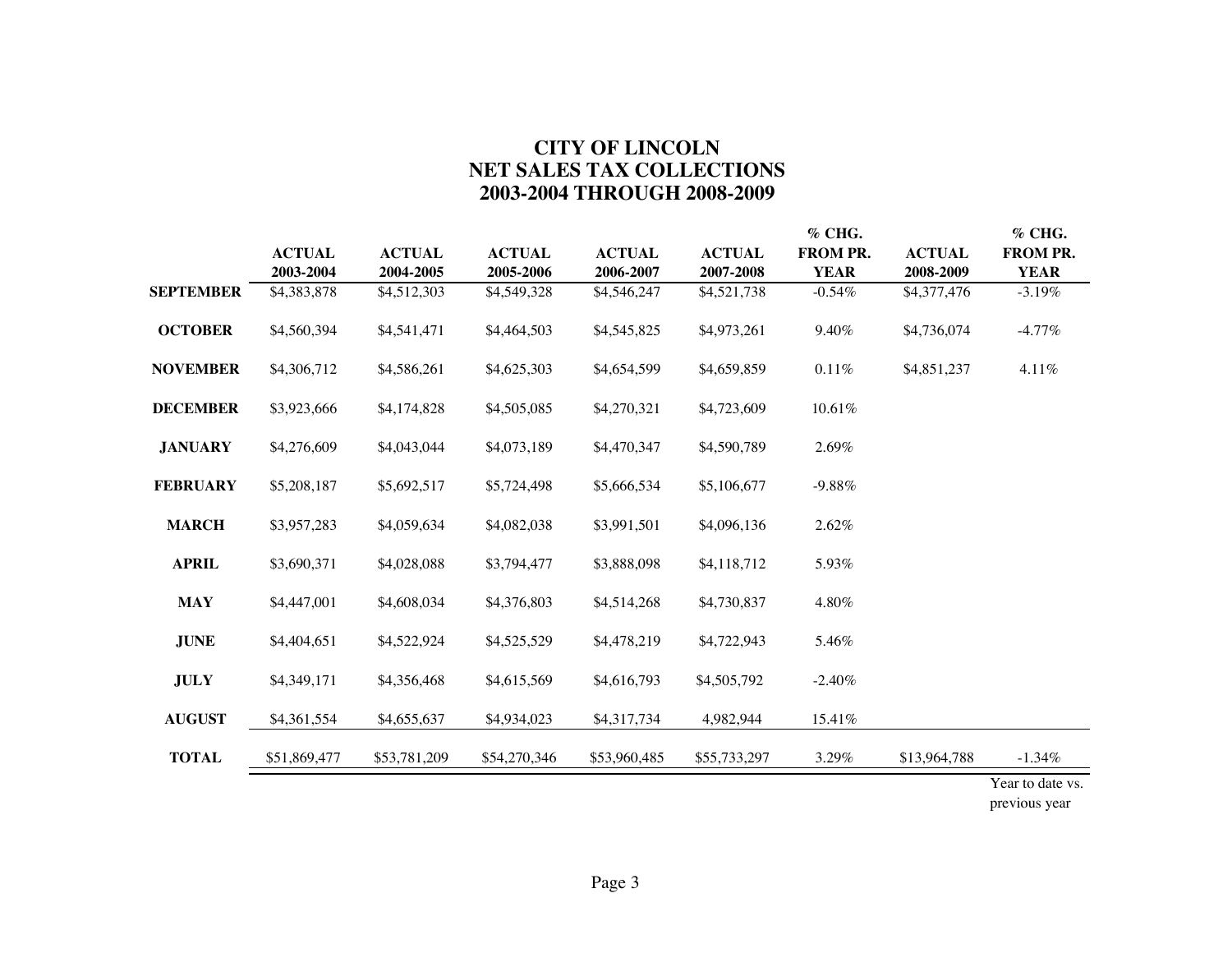

Lincoln City Libraries - 136 S. 14<sup>th</sup> Street, Lincoln, NE 68508 www.lincolnlibraries.org

#### **LIBRARY DIRECTOR'S REPORT**

October 2008

A delegation of librarians from Tajikistan visited Lincoln during the month. Several staff from Lincoln City Libraries made presentations to the group regarding our services and philosophy. Thanks to Greg Mickells, Barbara Hansen, and Layne Pierce for organizing Lincoln City Libraries' contribution to their time in Nebraska.

Lincoln City Libraries also hosted a visit from Veronda Pitchford, Vice President of Membership for the Urban Libraries Council. Pitchford was in town to present a Colloquium sponsored by the Eastern and Southeastern Library Systems.

The Foundation for Lincoln City Libraries oversaw this year's annual Book Sale, an initial step in a planned transition. Thanks to Nicole Zink and the many Foundation members and friends who made the sale another success. Receipts totaled just over \$50,000.

Several Lincoln City Libraries staff presented sessions and attended the Nebraska Library Association/Nebraska Educational Media Association Annual Conference in Lincoln October 16 and 17. Several library staff served on committees supporting the convention.

Additional October activities are listed within the library Goals and Objectives that they support:

#### **Goal: Lincoln City Libraries will provide a welcoming and inviting environment. Objectives**

- *Provide well maintained facilities physical and virtual*  Project Serve volunteers spruced up many library areas on Saturday, October 11, as part of a city-wide faith-based volunteer initiative. They helped install tidier shelving, trimmed plantings, and generally made our spaces cleaner and brighter. Our staff commented on their helpfulness and thoroughness.
- *Complete public library project at Arnold School*  Dan A. Williams passed away. Dan was a former Library Board member, community volunteer, and the namesake of the Dan A. Williams Branch Library, currently under construction in the new Arnold Elementary School.

#### **Goal: Lincoln City Libraries will provide innovative delivery of services. Objectives**

• *Experiment with open cataloging and innovative shelving arrangements*  A group of Lincoln City Libraries staff took a field trip to the Seward Memorial Library to learn about their "non-Dewey" nonfiction arrangement. A similar arrangement is being considered for Bethany Branch Library.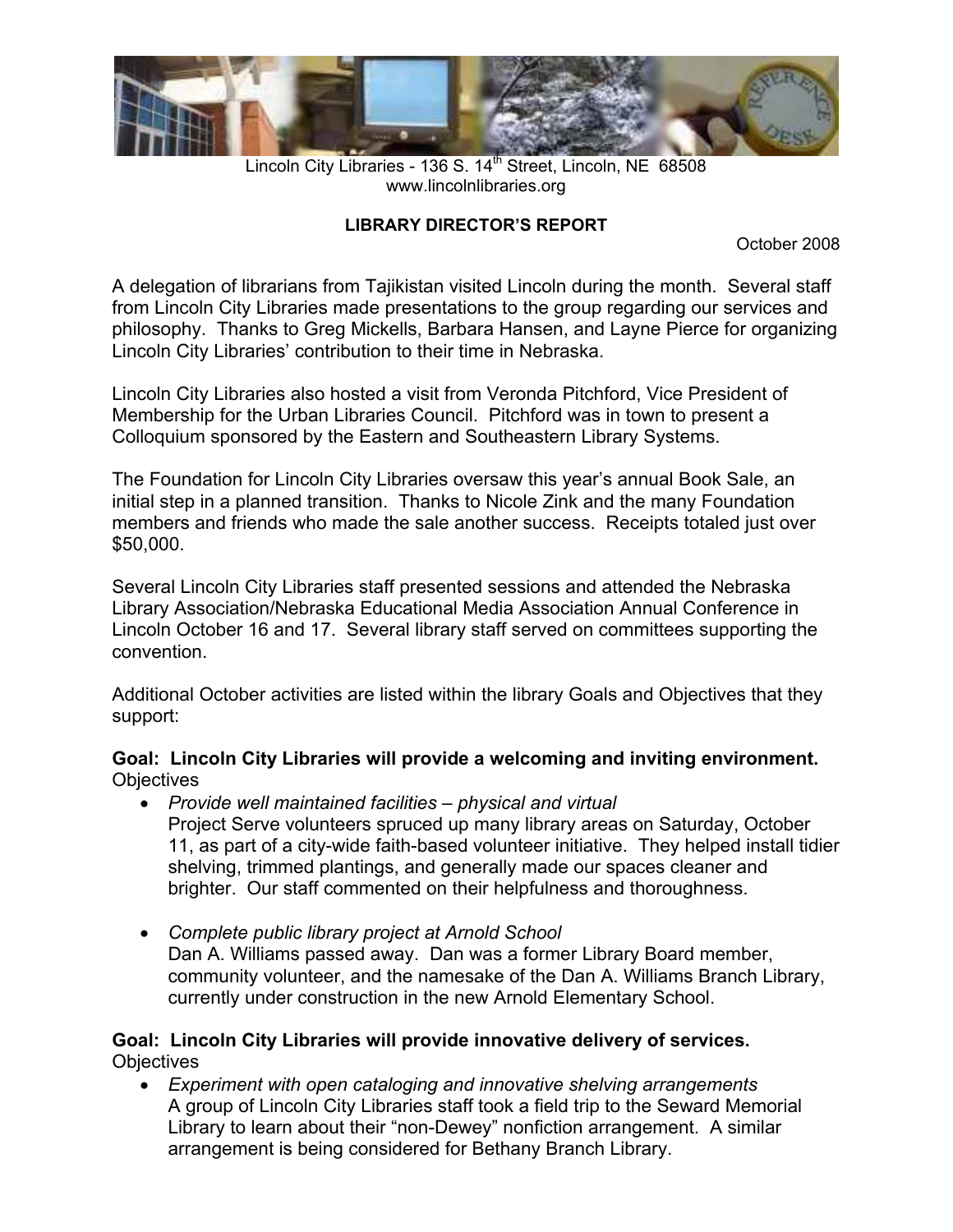• *Provide customer-centered service* 

In the "the details matter!" category, Technical Processes staff has been working with Youth Services staff to provide more customer-centered marking of uncataloged paperbacks. Given the large percentage of youth circulation that uncataloged paperbacks provide, this enhancement will greatly improve customer service.

Installation of credit-card readers on Self-Check machines continued this month. Customers appreciate the ability to pay their fees in this way.

• *Maintain a strong virtual presence*  New podcasts continue to be recorded and made available to customers on the library's public Web site. Recent offerings include staff presentations and the October Lunch at the Library.

#### **Goal: Lincoln City Libraries will be an advocate for community-wide literacy. Objectives**

• *Collaborate with community entities to enhance literacy*  Youth Librarians made visits to 11 schools, seeing 4,176 students in conjunction with Teen Read Week, a national promotion sponsored by the American Library Association. Reading lists and an online reading program were available via the library's Web site.

The Hispanic Read-In on October 9 drew many community members to Bennett Martin Public Library. This session was recorded for broadcast on Channel 5.

Several staff attended the opening of the MOSAIC display of multicultural materials at the Lincoln Public Schools District Offices, and many additional staff dropped by during open hours to view the display.

## **Goal: Lincoln City Libraries will protect freedom to read and view all library information.**

**Objectives** 

• *Provide a broad range of print and non-print materials in collection and online*  A message from Jodene Glaesemann at Walt Branch Library demonstrates the difference that access to collections makes. "Yesterday a customer was in the library and I had the chance to chat with her briefly. You may remember her from a year or so ago. She would frequently come in to view microfilm she received through ILL for a genealogy project she was working on. Since then, she published her research into a book and told me she has sold 200 copies for \$25 each. Whenever anyone comments on the book she always says it is thanks to the Lincoln library. She also gave me a big hug she was so thankful. So yeah! for all of you who worked with her and helped her with the microfilm reader, the ILL process, and just plain making her feel so welcome."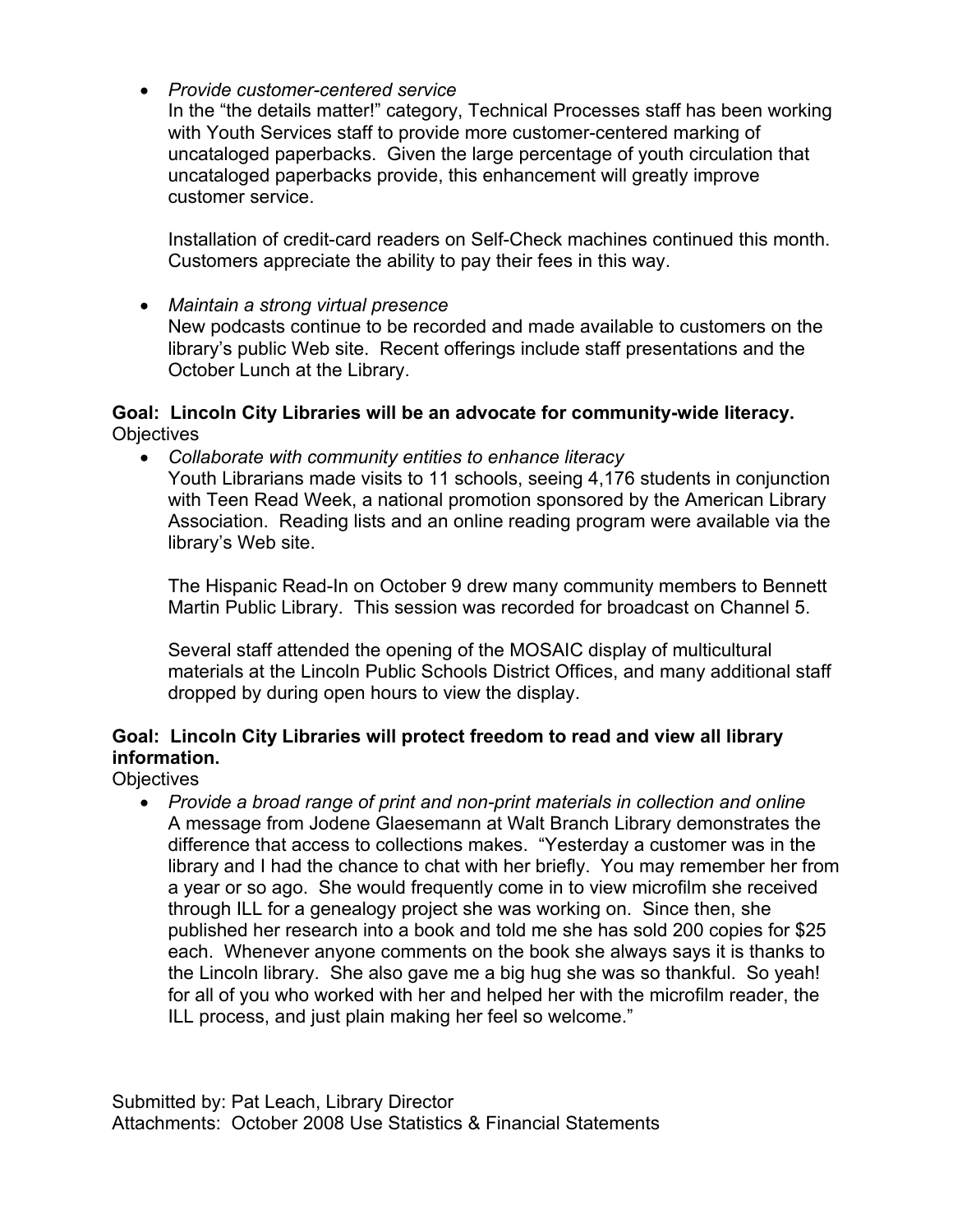|                       |                                       |                           | October 2008                    | <b>Lincoln City Libraries</b>            |        |                  |           |           |           |
|-----------------------|---------------------------------------|---------------------------|---------------------------------|------------------------------------------|--------|------------------|-----------|-----------|-----------|
|                       |                                       |                           |                                 |                                          |        |                  |           |           |           |
|                       | Adult                                 | Youth                     | Adult                           | Youth                                    | Polley |                  | 2008      | 2007      |           |
|                       | Print                                 | Print                     | <b>NonPrint</b>                 | <b>NonPrint</b>                          | Music  |                  | Loan      | Loan      | %         |
| <b>Branch</b>         | Loans                                 | Loans                     | Loans                           | Loans                                    | Loans  |                  | Total     | Total     | Change    |
| <b>BMPL</b>           | 20,023                                | 9,506                     | 11,550                          | 2,739                                    | 1,058  |                  | 44,876    | 47,864    | $-6.24%$  |
| Anderson              | 6,639                                 | 5,974                     | 2,501                           | 1,751                                    |        | 4                | 16,869    | 14,625    | 15.34%    |
| <b>Arnold Heights</b> | 156                                   | 937                       | 127                             | 332                                      |        | 3                | 1,555     | 778       | 99.87%    |
| Bethany               | 3,131                                 | 2,615                     | 1,076                           | 773                                      |        | $\boldsymbol{9}$ | 7,604     | 7,577     | 0.36%     |
| Eiseley               | 13,761                                | 18,889                    | 5,626                           | 5,618                                    |        | 20               | 43,914    | 43,467    | 1.03%     |
| Gere                  | 32,696                                | 31,489                    | 13,185                          | 7,871                                    |        | 50               | 85,291    | 83,581    | 2.05%     |
| South                 | 4,180                                 | 3,394                     | 1,347                           | 1,099                                    |        | 19               | 10,039    | 10,563    | $-4.96%$  |
| Walt                  | 14,876                                | 22,916                    | 5,898                           | 6,769                                    |        | 21               | 50,480    | 47,856    | 5.48%     |
| Bookmobile            | 705                                   | 1,453                     | 262                             | 229                                      |        | 3                | 2,652     | 2,028     | 30.77%    |
| Outreach              | 666                                   | 18                        | 328                             | 16                                       |        | 26               | 1,054     | 825       | 27.76%    |
| <b>GRAND TOTAL</b>    | 96,833                                | 97,191                    | 41,900                          | 27,197                                   | 1,213  |                  | 264,334   | 259,164   | 1.99%     |
|                       |                                       |                           |                                 | Interlibrary Loan                        |        |                  | 1024      | 993       | 3.12%     |
|                       |                                       |                           |                                 | Downloadable Books                       |        |                  | 952       | 647       | 47.14%    |
|                       | 281<br>249<br><b>Electronic Books</b> |                           |                                 |                                          |        | 12.85%           |           |           |           |
|                       | 266,591<br>261,053                    |                           |                                 |                                          |        | 2.12%            |           |           |           |
|                       |                                       |                           |                                 |                                          |        |                  |           |           |           |
|                       |                                       |                           | <b>Inhouse Collection Use</b>   |                                          |        |                  | 24,034    | 27,103    | $-11.32%$ |
|                       |                                       | <b>Gate Count</b>         |                                 |                                          |        |                  | 148,930   | 134,816   | 10.47%    |
|                       |                                       |                           | <b>Virtual Visitors-Logins</b>  |                                          |        |                  | 26,844    | 16,899    | 58.85%    |
|                       |                                       |                           |                                 | Electronic Resource Uses (databases)     |        |                  | 24,566    | 14,317    | 71.59%    |
|                       |                                       | Computer Use/             |                                 |                                          |        |                  | 20,097    | 28,840    | $-30.32%$ |
|                       |                                       |                           | <b>Reference Transactions</b>   |                                          |        |                  | 30,094    | 37,690    | $-20.15%$ |
|                       |                                       | <b>Polley Music Loans</b> |                                 |                                          |        |                  | 1,213     | 1,260     | $-3.73%$  |
|                       |                                       |                           | Polley Music Reference          |                                          |        |                  | 3,659     | 4,024     | $-9.07%$  |
|                       |                                       |                           | Youth Program Attendance        |                                          |        |                  | 7,683     | 7,389     | 3.98%     |
|                       |                                       |                           | <b>Adult Program Attendance</b> |                                          |        |                  | 315       | 304       | 3.62%     |
|                       |                                       |                           |                                 | Web Activity Successful Hits Entire Site |        |                  | 6,522,604 | 5,599,869 | 16.48%    |
|                       |                                       | Registrations             |                                 | Resident                                 |        |                  | 185,558   | 172,360   | 7.66%     |
|                       |                                       |                           |                                 | County                                   |        |                  | 13,873    | 13,409    | 3.46%     |
|                       |                                       |                           |                                 | Non Resident                             |        |                  | 1,924     | 1,806     | 6.53%     |
|                       |                                       |                           |                                 | Reciprocal                               |        |                  | 366       | 310       | 18.06%    |
|                       |                                       |                           |                                 | <b>Limited Use</b>                       |        |                  | 8,254     | 7,237     | 14.05%    |
|                       |                                       |                           |                                 |                                          |        |                  | 209,975   | 195, 122  | 7.61%     |

Note: Library hours at BMPL reduced 15% and Branch hours adjusted effective September 1, 2008

| Library            |              |        |                                | <b>Sound</b> |               | <b>GRAND</b> |
|--------------------|--------------|--------|--------------------------------|--------------|---------------|--------------|
| <b>Holidings</b>   | <b>Books</b> |        | <b>DVDs CD-ROMs Recordings</b> |              | <b>Videos</b> | <b>TOTAL</b> |
| <b>Prior Month</b> | 776,123      | 28,110 | 5,816                          | 61,218       | 17,679        | 888,946      |
| Added              | 4.441        | 677    | 28                             | 412          |               | 5.561        |
| Withdrawn          | $-9.372$     |        | $-220$                         | $-303$       | $-1.046$      | $-10.941$    |
| <b>Current</b>     | 771,192      | 28,787 | 5,624                          | 61,327       | 16,636        | 883,566      |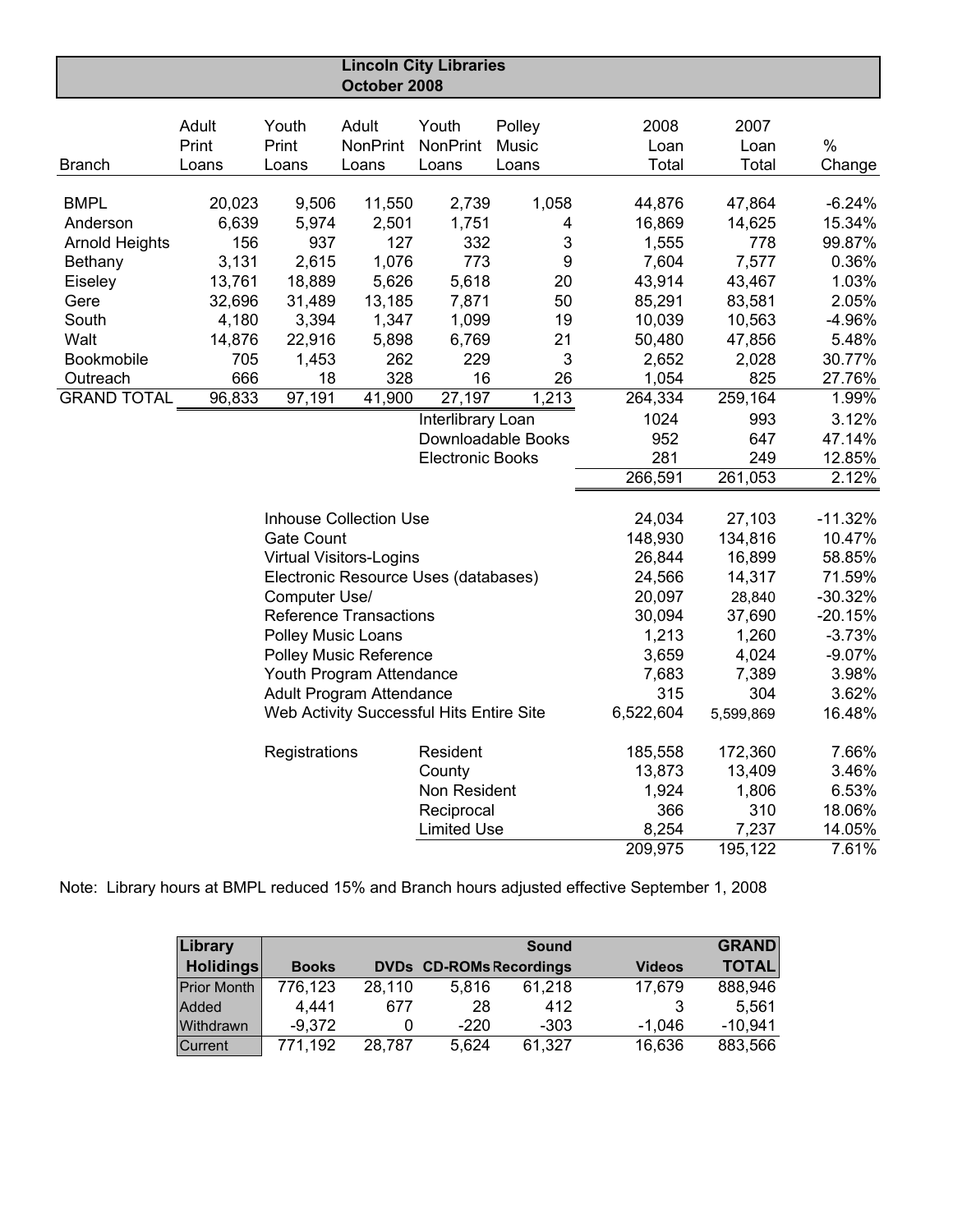## **LINCOLN CITY LIBRARIES**

**Monthly Categorical Report**

**October 31, 2008**

|                                           | <b>Budget</b><br><b>Amount</b>          |     | <b>Budgeted</b><br>Year-to-Date |                           | <b>Expended</b><br>Year-to-Date |        | <b>Balance</b> | <b>Current Month</b><br><b>Expended</b> |
|-------------------------------------------|-----------------------------------------|-----|---------------------------------|---------------------------|---------------------------------|--------|----------------|-----------------------------------------|
| <b>Administration-Div. 1</b><br>Personnel | \$<br>589,121.00                        | \$  | 98,186.83                       | \$                        | 125,057.86                      | \$     | 464,063.14     | \$<br>82,808.26                         |
| <b>Supplies</b>                           | 33,000.00                               |     | 5,500.00                        |                           | 3,787.64                        |        | 29,212.36      | 2,809.58                                |
| Services & Charges                        | 61,635.00                               |     | 10,272.50                       |                           | 37,539.49                       |        | 24,095.51      | 31,591.05                               |
| Other                                     |                                         |     |                                 |                           |                                 |        |                |                                         |
| <b>Total</b>                              | 683,756.00<br>\$                        | \$  | 113,959.33                      | \$                        | 166,384.99                      | \$     | 517,371.01     | \$<br>117,208.89                        |
| <b>Percent Expended</b>                   |                                         |     | 16.67%                          |                           | 24.33%                          |        |                |                                         |
| <b>Buildings &amp; Grounds-Div. 2</b>     |                                         |     |                                 |                           |                                 |        |                |                                         |
| Personnel                                 | \$<br>180,734.00                        | \$  | 30,122.33                       | $\boldsymbol{\mathsf{S}}$ | 11,530.95                       | \$     | 169,203.05     | \$<br>1,754.21                          |
| <b>Supplies</b>                           | 32,000.00                               |     | 5,333.33                        |                           | 3,219.01                        |        | 28,780.99      | 2,113.98                                |
| Services & Charges                        | 715,256.00                              |     | 119,209.33                      |                           | 131,441.31                      |        | 583,814.69     | 88,125.99                               |
| Other                                     |                                         |     |                                 |                           |                                 |        |                |                                         |
| <b>Total</b><br><b>Percent Expended</b>   | \$<br>927,990.00                        | \$  | 154,665.00<br>16.67%            | \$                        | 146,191.27<br>15.75%            | \$     | 781,798.73     | \$<br>91,994.18                         |
|                                           |                                         |     |                                 |                           |                                 |        |                |                                         |
| <b>Public Service-Div. 3</b>              |                                         |     |                                 |                           |                                 |        |                |                                         |
| Personnel                                 | \$3,537,557.00                          | \$  | 589,592.83                      | \$                        | 543,937.06                      |        | \$2,993,619.94 | \$<br>270,383.34                        |
| <b>Supplies</b>                           | 41,300.00                               |     | 6,883.33                        |                           | 2,731.98                        |        | 38,568.02      | 1,793.68                                |
| Services & Charges<br>Other               | 28,250.00                               |     | 4,708.33                        |                           | 660.15                          |        | 27,589.85      | 557.38                                  |
| Total                                     | \$3,607,107.00                          | \$  | 601,184.50                      | \$                        | 547,329.19                      |        | \$3,059,777.81 | \$<br>272,734.40                        |
| <b>Percent Expended</b>                   |                                         |     | 16.67%                          |                           | 15.17%                          |        |                |                                         |
| <b>Support Services-Div. 4</b>            |                                         |     |                                 |                           |                                 |        |                |                                         |
| Personnel                                 | \$<br>997,181.00                        | \$  | 166,196.83                      | \$                        | 150,331.96                      | \$     | 846,849.04     | \$<br>75,185.73                         |
| <b>Supplies</b>                           | 62,000.00                               |     | 10,333.33                       |                           | 6,192.95                        |        | 55,807.05      | 4,865.45                                |
| Services & Charges                        | 235,950.00                              |     | 39,325.00                       |                           | 56,565.83                       |        | 179,384.17     | 53,264.12                               |
| Other                                     | 835,000.00                              |     | 139,166.67                      |                           | 163,337.61                      |        | 671,662.39     | 133,656.73                              |
| Total                                     | \$2,130,131.00                          | \$  | 355,021.83                      | \$                        | 376,428.35                      |        | \$1,753,702.65 | \$<br>266,972.03                        |
| <b>Percent Expended</b>                   |                                         |     | 16.67%                          |                           | 17.67%                          |        |                |                                         |
| <b>Total Library Operational</b>          |                                         |     |                                 |                           |                                 |        |                |                                         |
| Personnel                                 | \$5,304,593.00                          | \$. | 884,098.83                      | $\mathbb{S}$              | 830,857.83                      |        | \$4,473,735.17 | \$<br>430,131.54                        |
| <b>Supplies</b>                           | 168,300.00                              |     | 28,050.00                       |                           | 15,931.58                       |        | 152,368.42     | 11,582.69                               |
| Services & Charges                        | 1,041,091.00                            |     | 173,515.17                      |                           | 226,206.78                      |        | 814,884.22     | 173,538.54                              |
| Other                                     | 835,000.00                              |     | 139,166.67                      |                           | 163,337.61                      |        | 671,662.39     | 133,656.73                              |
| <b>Total</b>                              | \$7,348,984.00                          |     | \$1,224,830.67                  |                           | \$1,236,333.80                  |        | \$6,112,650.20 | \$<br>748,909.50                        |
| <b>Percent Expended</b>                   |                                         |     | 16.67%                          |                           | 16.82%                          |        |                |                                         |
|                                           |                                         |     |                                 |                           |                                 |        |                |                                         |
| <b>Other Library Fund</b>                 | <b>Amount</b>                           |     |                                 |                           | <b>Expended</b>                 |        |                | <b>Current Month</b>                    |
| <b>Appropriations</b>                     | Appropriated                            |     |                                 |                           | Year-to-Date                    |        | <b>Balance</b> | <b>Expended</b>                         |
| FY 2007-08 Enc. & Reapp.                  | $\boldsymbol{\mathsf{S}}$<br>183,076.27 |     |                                 | \$                        | 145,493.44                      | $\$\,$ | 37,582.83      | \$<br>91,832.69                         |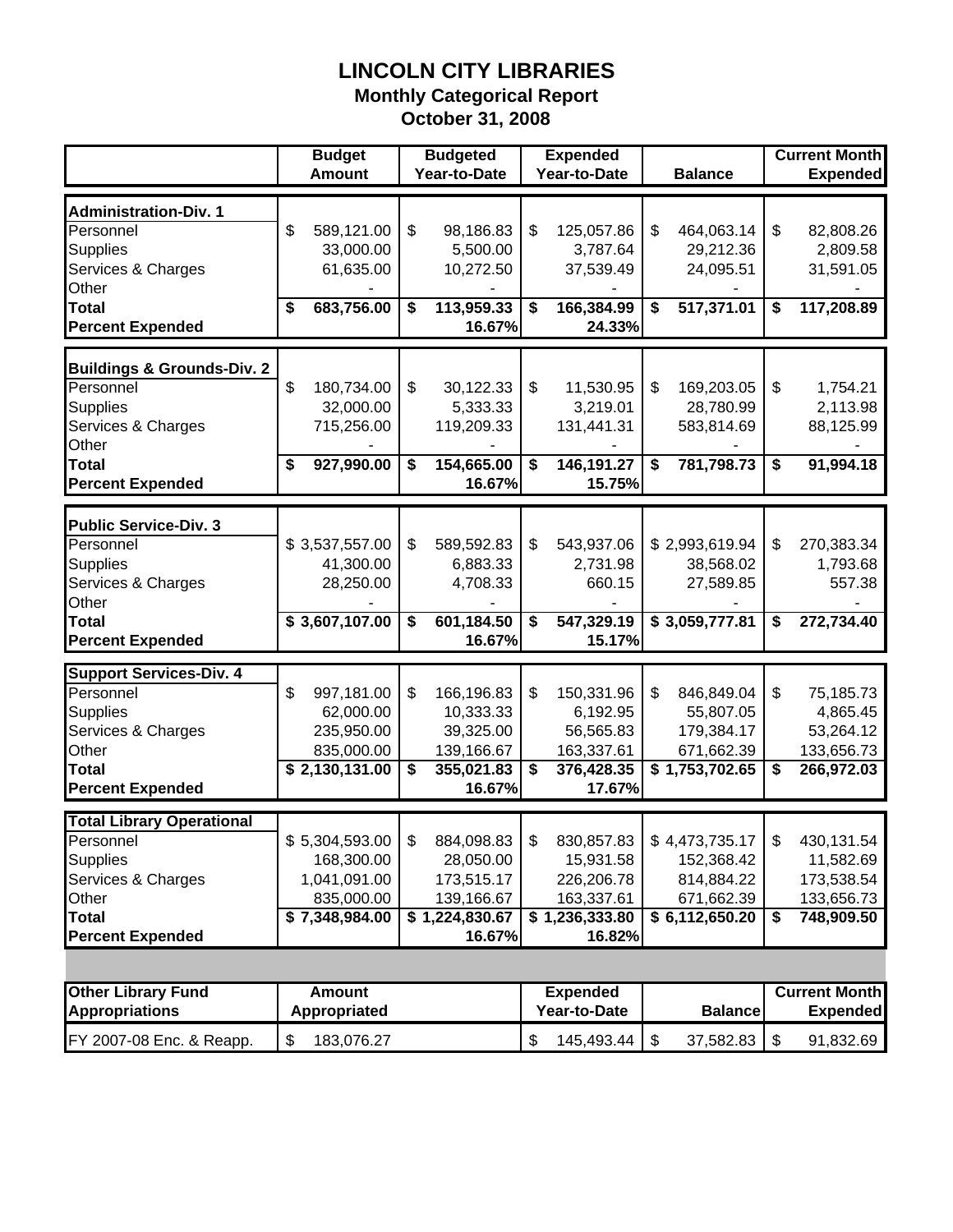## **LINCOLN CITY LIBRARIES - FUND BALANCES OCTOBER 2008**

|                                                        | <b>Beginning</b> |              |                 |                |                     | <b>Ending</b>   |
|--------------------------------------------------------|------------------|--------------|-----------------|----------------|---------------------|-----------------|
|                                                        | <b>Balance</b>   |              | <b>Receipts</b> |                | <b>Expended</b>     | <b>Balance</b>  |
| <b>GRANT FUNDS</b>                                     |                  |              |                 |                |                     |                 |
| Net Lender Fund                                        | \$<br>3,117.62   | \$           |                 | \$             | ۰                   | \$<br>3,117.62  |
| Marketing Nebraska's Libraries                         | 82.95            |              |                 |                |                     | 82.95           |
| <b>NLC Youth Program Grant</b>                         | (1, 124.00)      |              | 1,124.00        |                | ÷,                  |                 |
| State Aid 2006                                         | 897.03           |              |                 |                |                     | 897.03          |
| State Aid 2007                                         | 10,144.44        |              | ÷,              |                | 794.44              | 9,350.00        |
| State Aid 2008                                         | 53,955.00        |              |                 |                | 6,496.30            | 47,458.70       |
| <b>Library Improvement Grants</b>                      | 3,320.00         |              | 3,805.38        |                | 7,125.38            |                 |
| Urban Library System 94-95                             | 5,849.16         |              |                 |                |                     | 5,849.16        |
| <b>DONATED FUNDS</b>                                   |                  |              |                 |                |                     |                 |
| Heritage Room                                          | 78,051.87<br>\$  | \$           | 207.63          | $\mathfrak{S}$ | 3,218.06            | \$75,041.44     |
| <b>Polley Music Library</b>                            | 234,634.76       |              | 463.50          |                | 6,213.21            | 228,885.05      |
| Joseph J. Hompes                                       | 46,428.76        |              | 124.55          |                | 608.91              | 45,944.40       |
| Misc. Library Donations                                | 98,952.58        |              | 53,601.25       |                | 17,712.88           | 134,840.95      |
| Charles H. Gere Library                                | 87,109.12        |              | 229.37          |                |                     | 87,338.49       |
| <b>Alice Nielson</b>                                   | 271,235.46       |              | 693.39          |                | ÷,                  | 271,928.85      |
| Dorothy Holland                                        | 116,278.07       |              | 297.26          |                | $\blacksquare$      | 116,575.33      |
| <b>Glennis Leapley</b>                                 | 153,962.83       |              | 393.60          |                | ٠                   | 154,356.43      |
|                                                        |                  |              |                 |                |                     |                 |
| <b>APPROPRIATED FUNDS</b>                              |                  |              | <b>Expended</b> |                |                     |                 |
|                                                        | <b>Budget</b>    |              | <b>Oct 2008</b> |                | <b>Year-to-Date</b> | <b>Balance</b>  |
| Heritage Room FY 2008-09                               | 42,798.00<br>S.  | $\mathbb{S}$ | 3,218.06        | $\mathfrak{S}$ | 6,377.95            | \$<br>36,420.05 |
| $D_2$ lla $\ldots$ Music Library, $\Gamma$ V, 0000, 00 | 07.100.00        |              | 0.010.01        |                | 10.05010            | 75.054.00       |

| Polley Music Library FY 2008-09 | 87,402.00  | 6,213.21                 | 12,050.10 | 75,351.90  |
|---------------------------------|------------|--------------------------|-----------|------------|
| Keno                            |            |                          |           |            |
| FY 2007-08 Appropriation        | 32,878.40  | 3,127.88                 | 19,033.33 | 13,845.07  |
| FY 2008-09 Appropriation        | 504,061.00 | $\overline{\phantom{a}}$ | ۰         | 504,061.00 |
| <b>Arnold Heights Library</b>   | 410,129.00 |                          |           | 410,129.00 |
| Gere Parking Lot                | 150,000.00 | $\blacksquare$           | ۰         | 150,000.00 |
| South Roof Replacement          | 33,200.00  | $\blacksquare$           | ۰         | 33,200.00  |
| <b>Willard Community Center</b> | 27,264.00  | 1,024.42                 | 2,612.67  | 24,651.33  |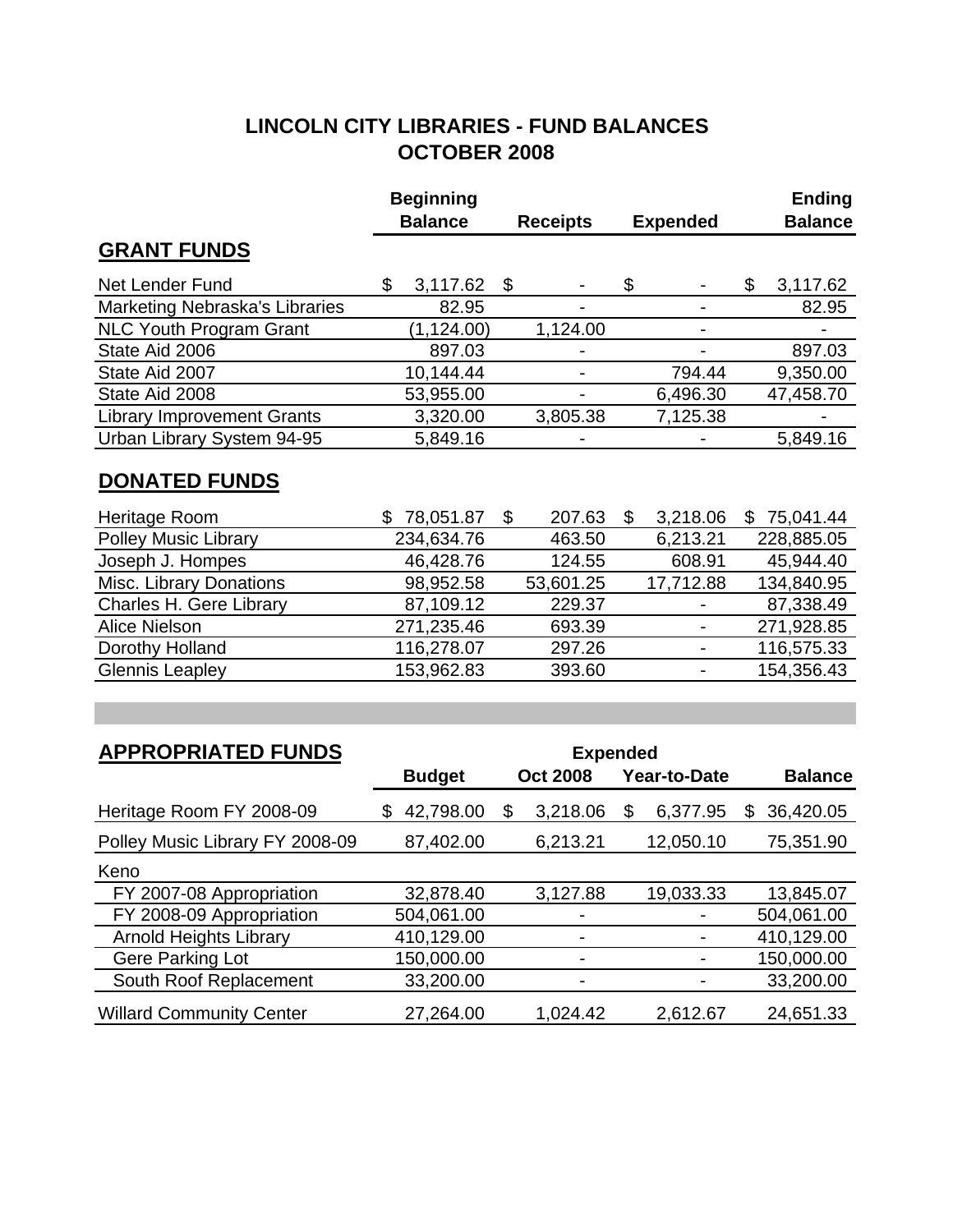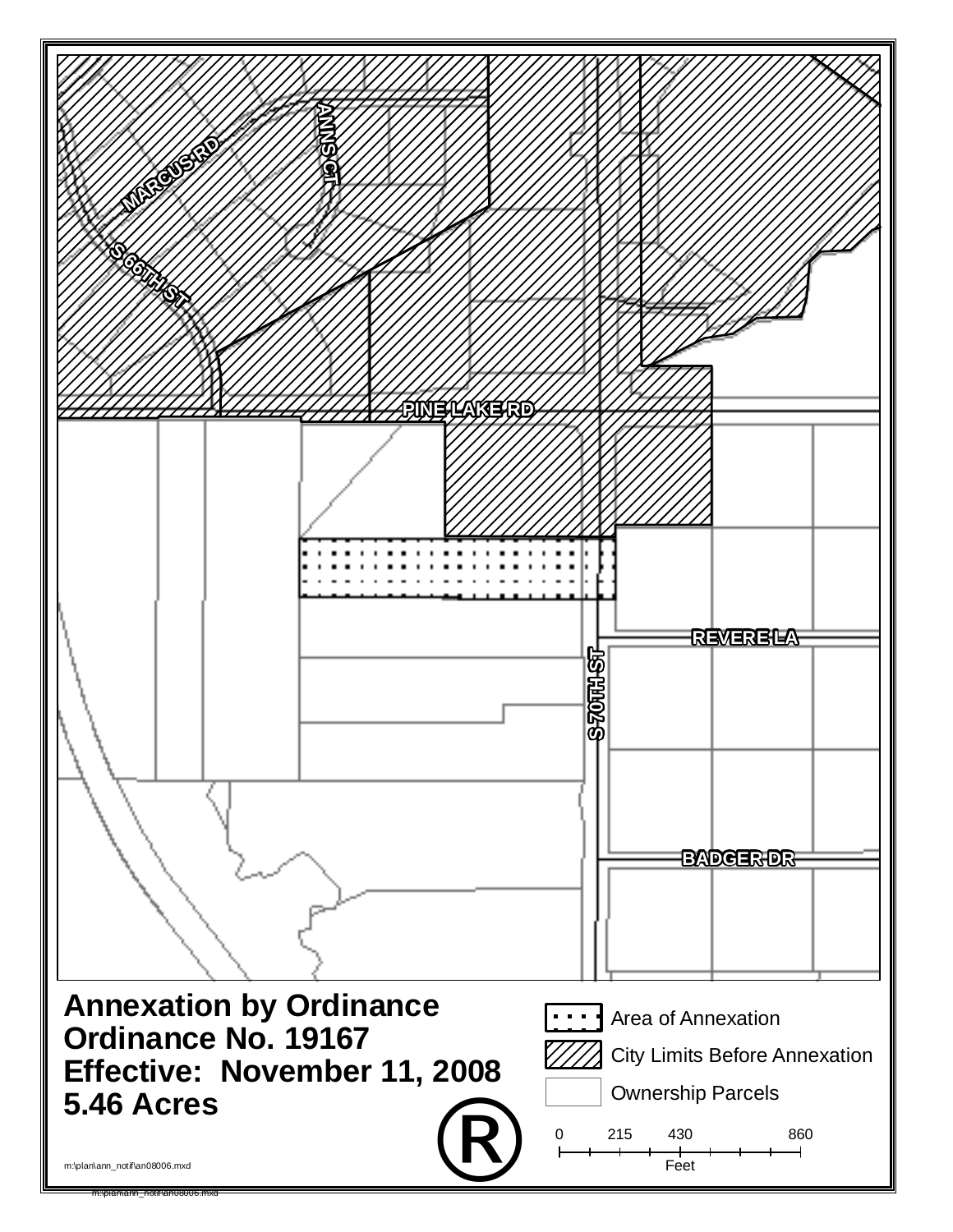540 N 16th St Lincoln, NE 68508

November 18, 2008

City Council County-City Building 555 S. 10th Street Lincoln. NE 68508

Dear Lincoln City Council:

Every day, thousands of people travel from Lincoln to Omaha and back, or vice versa. Most make the trip for work or school. However, these commuters waste valuable time, energy and money.

Residents of Lincoln and Omaha need a better form of transportation between the two cities.

Recently, the Omaha city council has discussed building a light-rail system for the downtown area. This proposition has come very close to passing, and it likely will in the near future. This idea leads to another that would solve many of the problems faced by daily commuters: an inter-city light-rail. This development could offer benefits to both commuters and the cities.

Time is a valuable resource. A one-way trip by interstate takes almost an hour, even when traveling from east Lincoln to west Omaha. Spending that much time driving twice a day is unproductive. Not only does a light-rail system travel faster, but also the passenger is not stuck behind the wheel and is free to do what he or she wants with the commute. A student could study for a test, a businessperson could catch up on the news, and an editor could start on the day's work a little earlier.

Everyone knows that lost time is gone forever. But only recently has it become urgent news that this is true of another commodity: energy. Some people say the construction and operation of a train system will use too much energy.

Power could be saved with mass transport. The number of passenger vehicles traveling the interstate every day uses a vast amount of gas. A light-rail, on the other hand, is powered by electricity. These trains, compared with regular road traffic, can move huge amounts of people. Because most vehicles traveling the interstate carry only one or two passengers, these roadways are an ineffective means of transportation. Trains have a much higher occupancy level.

Currently, society lacks more than just time and energy. The recent drop in the economy has left many feeling financially unstable. While gas prices have fallen, filling the tank is still expensive with a two-hour commute every day. Yes. passengers would have to pay for their train tickets. But the cost of gas would surely trump the cost of buying those tickets. A light-rail could be a savior to those forced to stretch every dollar.

Each year, more cities include light-rails into their mass transit systems. Lincoln and Omaha are focused on being modern and important metropolitan areas.

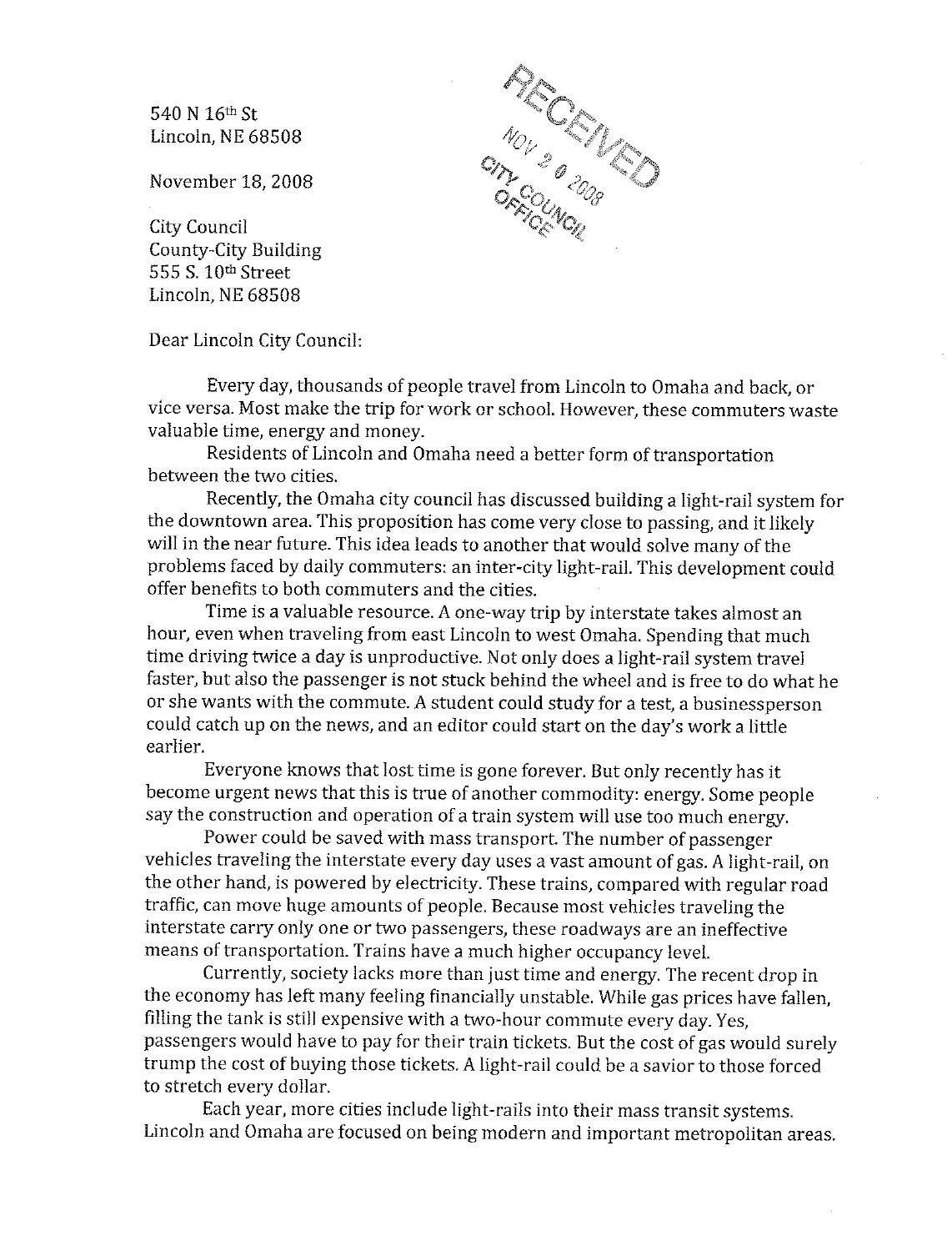For this goal to be a reality, an efficient and effective means of mass transit is necessary, both to conserve resources and to make the commute more convenient. A light-rail is just what these cities need.

Respectfully,

Weburder Deinert

UNL freshman journalism major m\_deinert@hotmail.com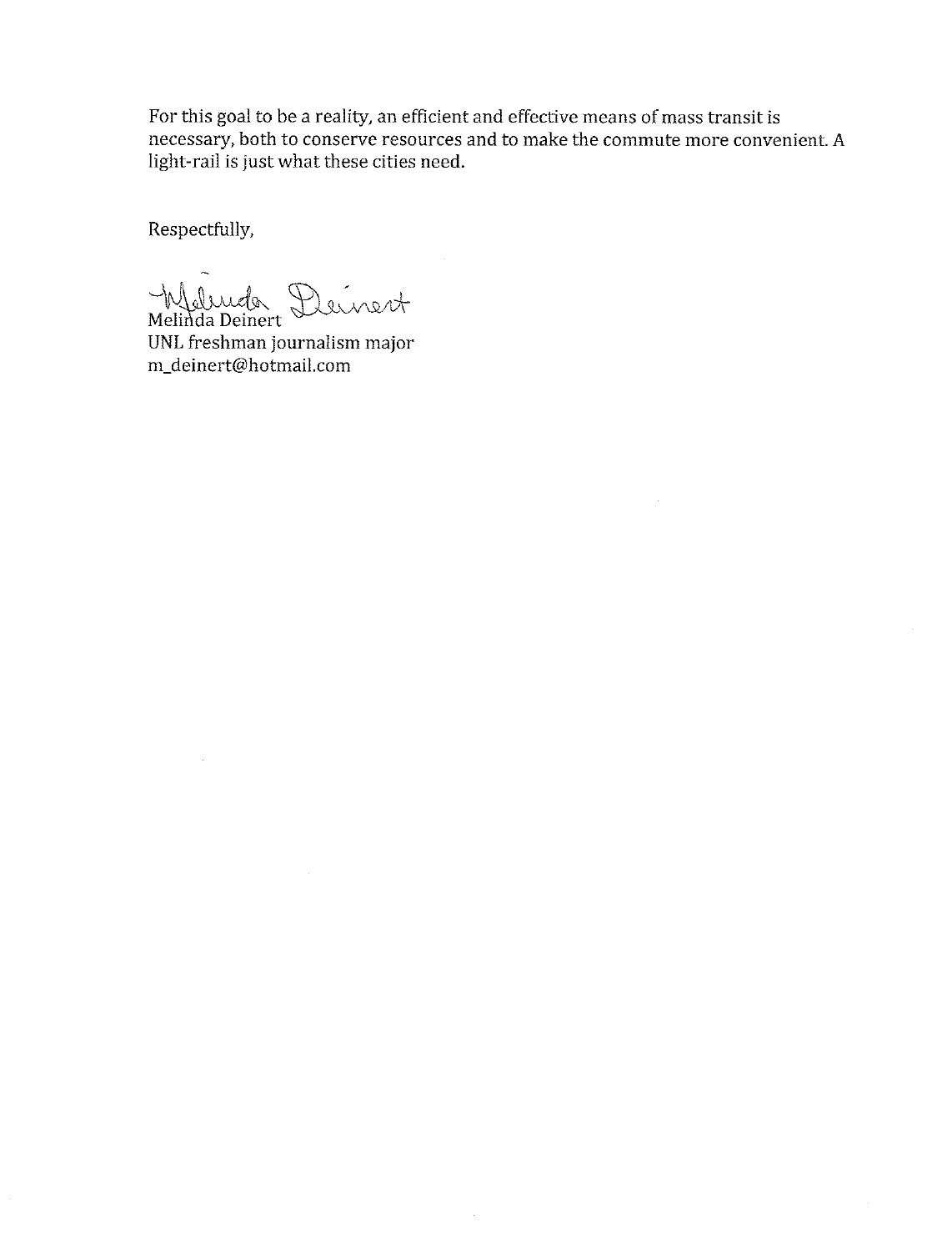

Peggy Struwe <pstruwe@unlnotes.unl.edu> 11/14/2008 11:26 AM

To <ckielty@neb.rr.com>, <jstruwe@nwlincoln.org>, <pburn82639@aol.com>, <victoria@cooperfoundation.org>, <timdfrancis@aol.com>, <jmcarter@consumleg.com>, cc

bcc

Subject Information about Whittier

This information is from the UNL Scarlet, but thought most of our neighbors would be interested in what is happening in our neighborhood.

Demolition in the north annex of the Whittier building started in October and construction is to begin this month. It is due to be finished in July and open in August.

The \$14.4 million project also includes a remodel of the Whittier building and HVAC system.

The UNL Children's center plan 3 child care age groups, infants, toddlers and preschool. They also plan to have a classroom for children 5-8 years old used for half time care during the school year and full time in the summer. There will be an outside play area, parking lot and drop off site. The building will only be accessible by authorized NCard. They will be able to care for a maximum of 199 children although the plan is to have less than that. Ideally they would like to have 150-160 children. They have 120 people on the waiting list.

The update of the Whittier building and HVAC will create space for campus research. The work is currently in the demolition and remediation phase. The project is slated for completion in January 2010. The Whittier building will be home to the Nebraska Center for Energy Sciences Research and the Nebraska Transportation Center. Every thing is being cleaned out except the auditorium and gymnasium. Those areas will be left until they decide a use for the space. All existing plumbing, electrical and mechanical will be removed and new will be installed. They plan to save existing fixtures and rails to preserve the historical character of the building.

Limestone steps on the south entrance will be rebuilt. The entrance redesign includes the addition of lower level entries under the steps, similar to the NE State Capitol entrances that will provide access to an elevator. When complete, heating and cooling will be controlled thru a geothermal system which will include a well field on the south side of the building. The project will follow 'green building' guidelines as outlined by the federal Leadership in Energy and Environmental Designation program. The project also includes replacement of all windows and reconditioning of the exterior of the building. When finished, the exterior will be back to original condition and the interior will provide updated space for university research projects.

Peggy Struwe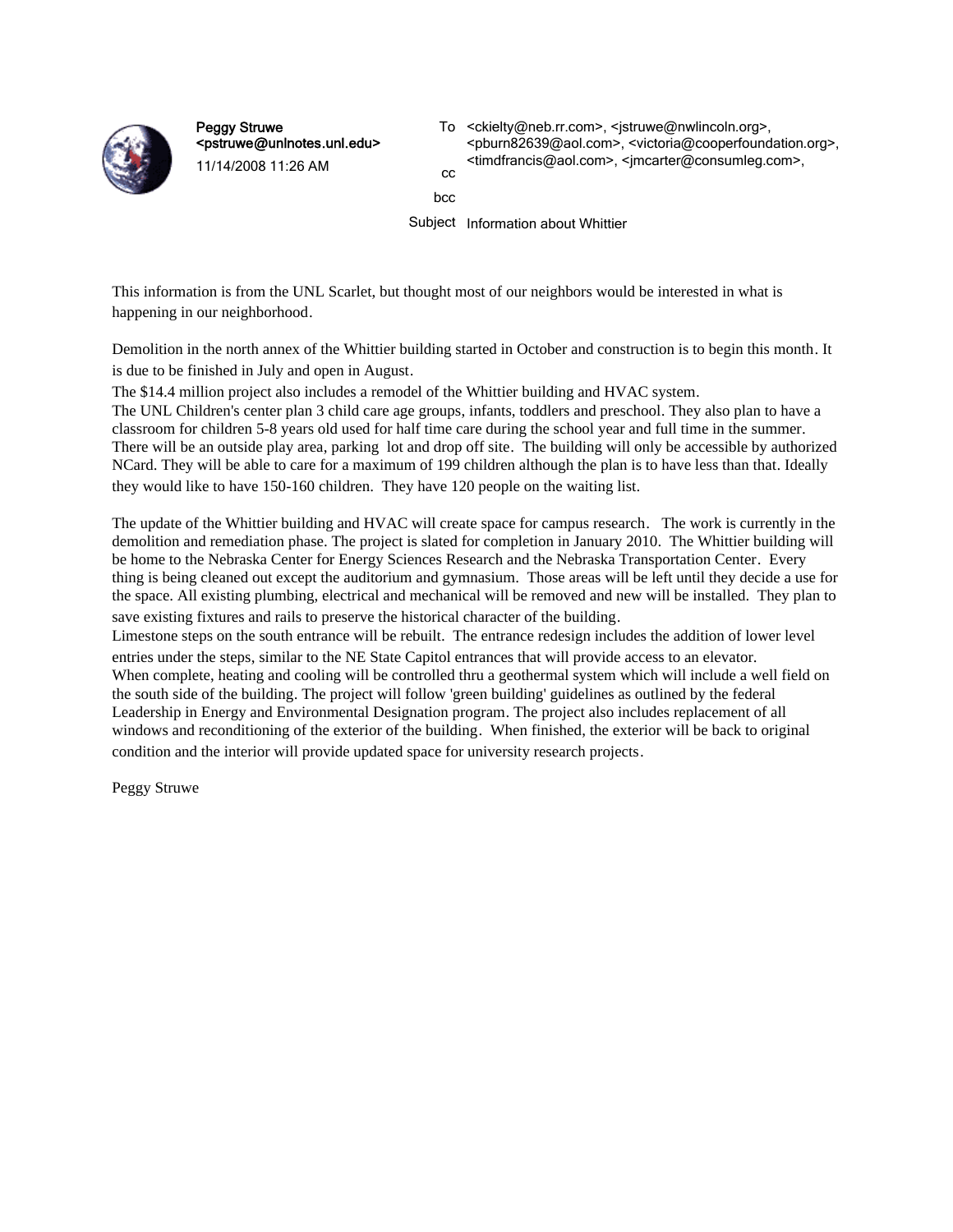

<tdelozier@pol.net> 11/15/2008 10:28 AM

To <council@ci.lincoln.ne.us> cc bcc Subject LES rate hike - again!

City Council Members,

I am really frustrated with many city issues; most of them deal with the ever increasing budget, rate hikes for various utilities and the 2 to 1 city employee pension match. What is the Council doing to stem this ever-mounting outflow of money? I really do not feel that our Council is representing the citizens of Lincoln anymore.

I am, of course, not surprised that LES is asking for another rate hike. However, I am asking that the City Council deny this increase based on the following comments:

-Although LES is ONLY asking for a 4% increase (which would work out to ONLY \$3 more/month) it is the umpteenth increase they have asked for and received in the last 10 years of so. It's the cumulative effect here in case you haven't notice.

-LES is justifying this increase to pay for increased fuel and coal hauling costs. Gas prices have been declining for a month now and as of today it is below \$2. What kind of a scam are they trying to pull? They also cite "other factors affecting the utility". It would be helpful to know what the "other factors" are. This should be asked by the Council.

-The 2009 budget includes a 2.75% INCREASE for wages and salaries. Come on! I really hope the council is looking at this earmark. LES wants a rate hike, but then they are incorporating salaries increases into the 2009 budget. Don't forget the additional but separate 3.25% INCREASE for union workers going into effect next year as well.

I can really see no reason for the Council to approve this rate increase. If it does, in fact, get approved, I have serious reason to doubt the integrity of our Council members. Thank you in advance for representing those that elected all of you and denying this and future rate increases.

Sincerely, Jodi Delozier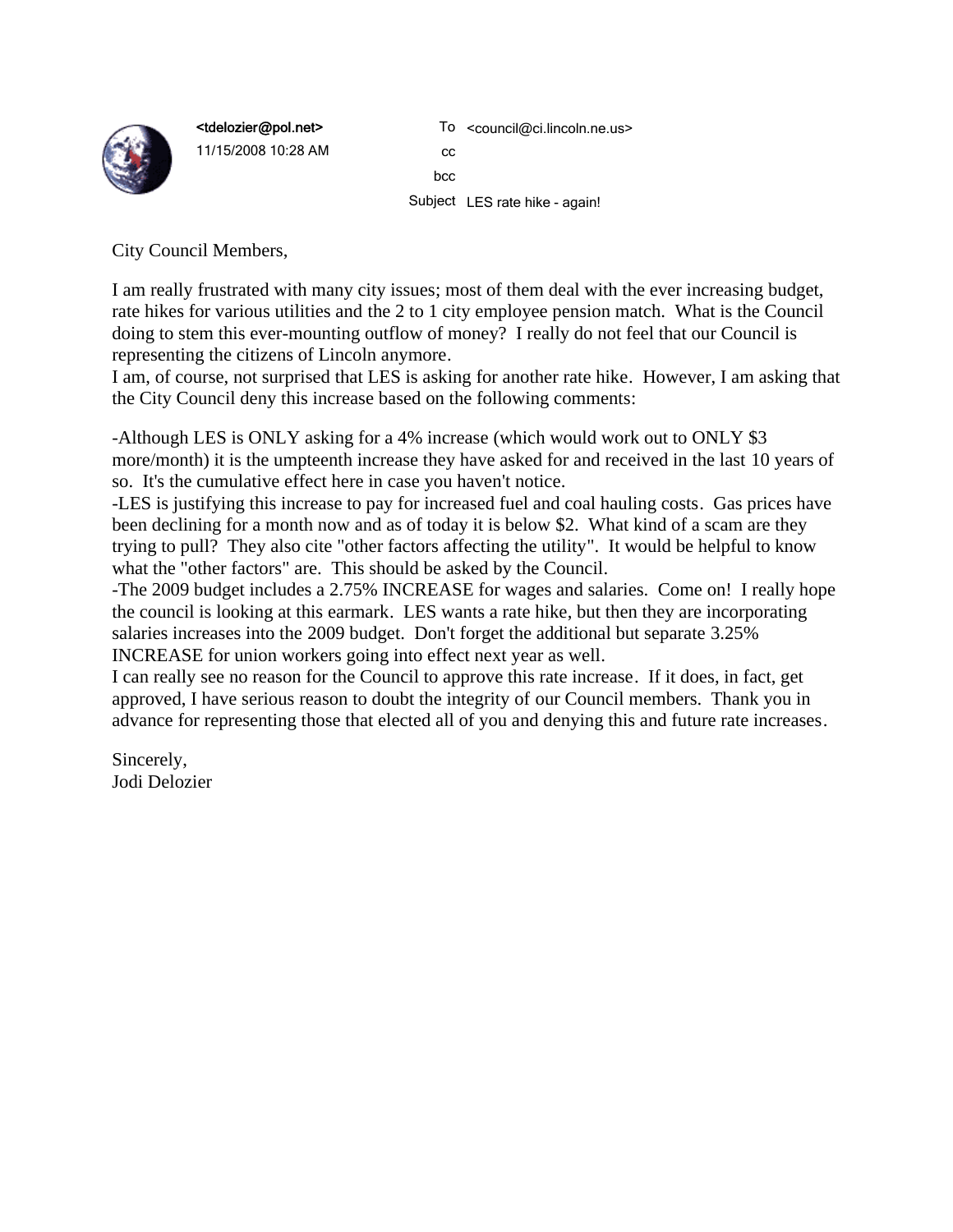

Stephanie Harley <stephanie.harley@chelincoln .org> Sent by: Stephanie Harley <stephanie@chelincoln.ccsen d.com>

To <tgrammer@lincoln.ne.gov>

cc

bcc

Subject News from Community Health Endowment of Lincoln

11/20/2008 09:49 AM Please respond to <stephanie.harley@chelincoln. org>

Community Health Endowment of Lincoln

# Community Health Endowment of Lincoln **Press Release**

#### Lincoln, Nebraska is the Healthiest City in the U.S.

**CDC releases city-by-city report showing Lincoln residents rate their health the best.** Healthy Fruits and Vegetables

**WebMD Health News - November 17, 2008 -** Turns out most of you think your health is pretty good. According to CDC 2007 survey data, 92.8% of Lincoln area residents self rate their health as good to excellent and only 7.2% report their health to be fair or poor. To read more, click on the following: Healthiest U.S. City: Lincoln, Nebraska

To find out how Lincoln rates on other health measures such as tobacco use, access to healthcare, and prevelance of obesity based on Body Mass Index (BMI), visit the CDC site for Selected Metropolitan/Micropolitan Area Risk Trends.

To read more about local reaction to the news, read today's editorial in the Lincoln Journal Star "Here's to Our Good Health."

#### **Applicant Workshops Scheduled for Upcoming Grant Cycle**

CHE is currently accepting Stage I applications for FY2008/09 funding. Stage I applications are due January 23, 2009. To learn more about CHE's FY2008/09 funding priorities and how to apply, please attend one of the following workshops:

December 1, 2008 at 1:00 p.m. Madonna Rehabilitation Hospital - Sheridan Room 5401 South Street

December 4, 2008 at 9:00 a.m. Madonna Rehabilitation Hospital - Sheridan Room 5401 South Street

Workshops are free and open to the public. Attendance is not required to submit an application. To attend, please RSVP to CHE at 402-436-5516 or email jodi.loos@chelincoln.org. More information about CHE's funding priorities and appliation process can be found on the CHE website, www.chelincoln.org.